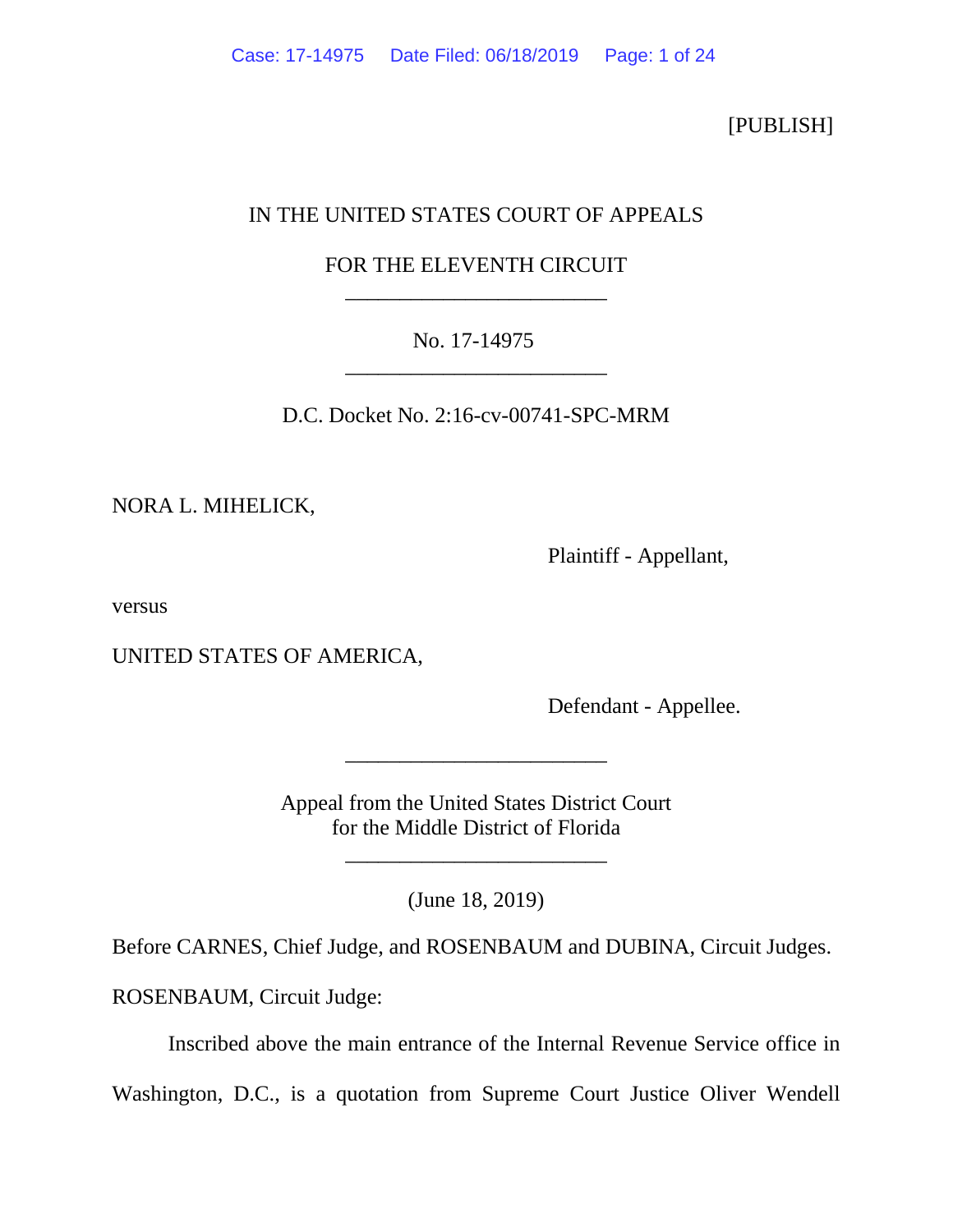Holmes Jr.: "Taxes are what we pay for a civilized society." *Civil servants at the IRS pursue an honorable mission*, Washington Post, [https://www.washingtonpost.](https://www.washingtonpost.com/opinions/civil-servants-at-the-irs-pursue-an-honorable-mission/2018/07/24/75268f5e-8ea8-11e8-ae59-01880eac5f1d_story.html?utm_term=.61e3f74f5f8c) [com/opinions/civil-servants-at-the-irs-pursue-an-honorable-mission/2018/07/24/](https://www.washingtonpost.com/opinions/civil-servants-at-the-irs-pursue-an-honorable-mission/2018/07/24/75268f5e-8ea8-11e8-ae59-01880eac5f1d_story.html?utm_term=.61e3f74f5f8c) [75268f5e-8ea8-11e8-ae59-01880eac5f1d\\_story.html?utm\\_term=.61e3f74f5f8c,](https://www.washingtonpost.com/opinions/civil-servants-at-the-irs-pursue-an-honorable-mission/2018/07/24/75268f5e-8ea8-11e8-ae59-01880eac5f1d_story.html?utm_term=.61e3f74f5f8c) (last visited June 18, 2019). An admirable outlook, yet even Justice Holmes would likely agree that it is uncivilized to impose taxes on citizens for income they did not ultimately receive. But that is precisely the result the government asks us to uphold today.

When they were married, Nora Mihelick and her ex-husband Michael Bluso earned and paid taxes on income from Gotham Staple Company ("Gotham"). After the couple divorced, they learned they had to return \$600,000 of the income they had received from Gotham. This meant that the couple had paid income taxes on \$600,000 they turned out not to have.

Since the two had equally benefitted from and contributed to the income at issue, they agreed to split the liability evenly, consistent with Ohio law: Bluso would return \$300,000 and Mihelick the other \$300,000. So Bluso returned the full \$600,000, and Mihelick reimbursed him for half that amount.

Then, under 26 U.S.C. § 1341—which allows a taxpayer who paid taxes on what he erroneously believed to be his income to recoup those unnecessary tax payments—Bluso recovered the taxes he had previously paid on the \$300,000. But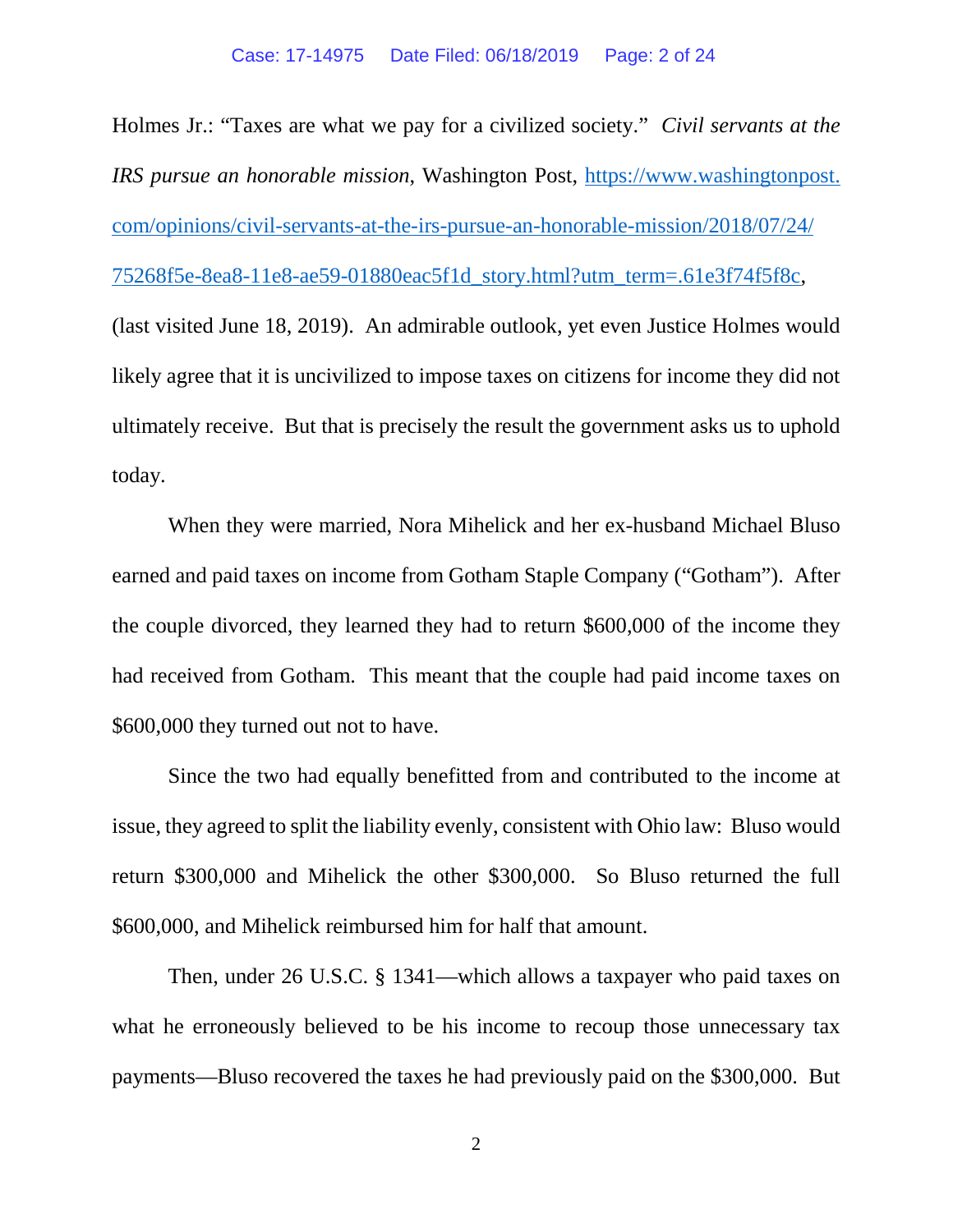when Mihelick tried to do the same thing for the taxes she had paid on the other since-returned \$300,000, the government denied her request, simply because she had paid the money to Bluso instead of returning the money directly herself.

Under § 1341, though, Mihelick had just as much of a right to recover the taxes she previously paid on the \$300,000 she received and then gave back as did Bluso to recover the taxes he paid on his \$300,000 that he returned. So we reverse the district court's entry of summary judgment for the government and remand for further proceedings consistent with this opinion.

## **I. BACKGROUND**

Petitioner Nora Mihelick and her ex-husband Michael Bluso married in Ohio in 1978. From 1999 to 2004, the couple lived in Ohio and worked at Gotham Staple Company, a closely held Ohio corporation owned by Bluso's family. Mihelick worked for the company, planning events, caring for and maintaining the homes of Bluso's parents, and handling administrative tasks. Bluso was the chief executive officer of Gotham at the time, and he eventually became majority shareholder as well. Both Mihelick and Bluso earned income for their roles at Gotham, and the couple filed joint tax returns that included Bluso's income during those years. The couple likewise paid taxes on the taxable income they earned from Gotham during that time.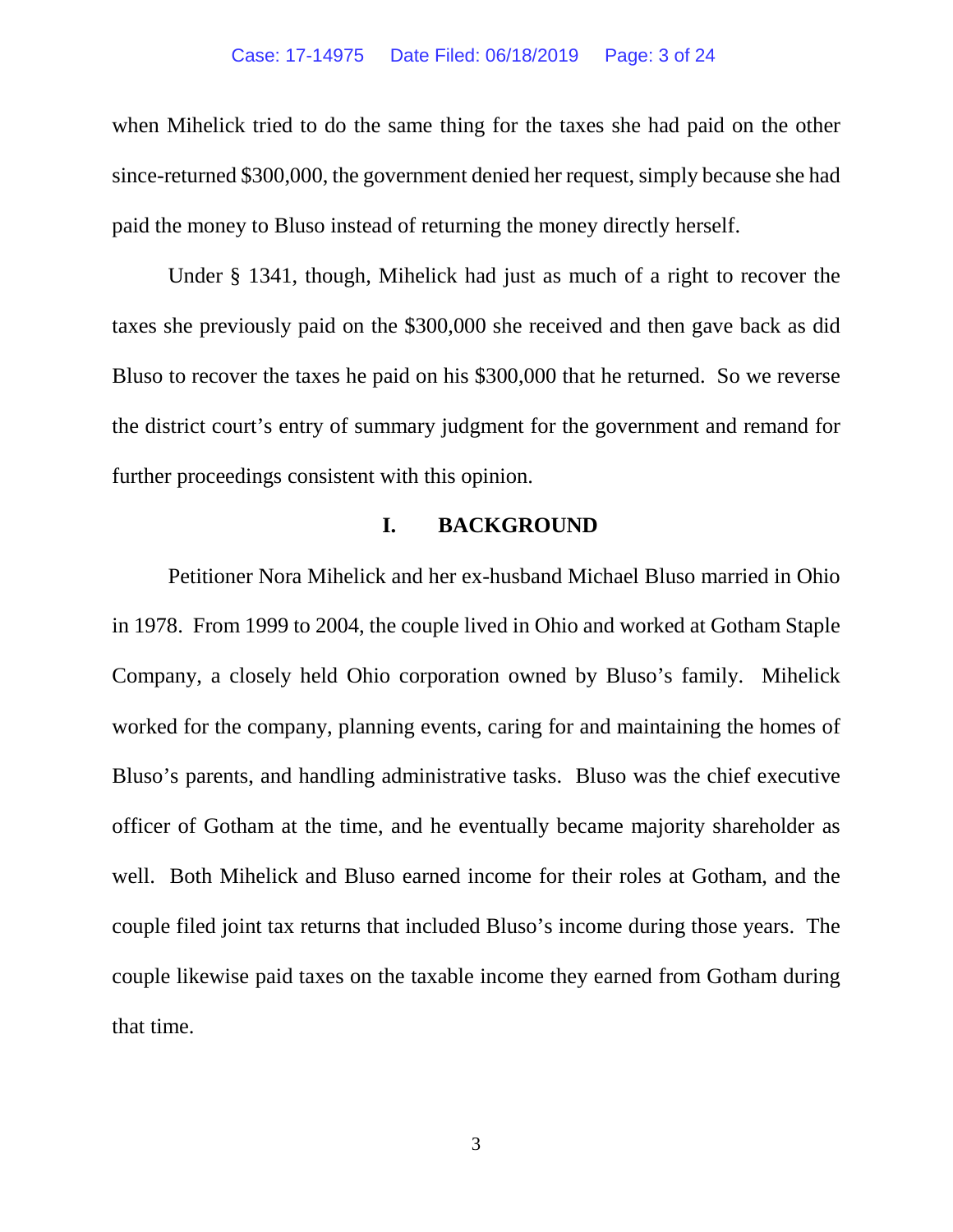#### Case: 17-14975 Date Filed: 06/18/2019 Page: 4 of 24

In September 2004, Mihelick filed for divorce. While the divorce was pending, Pamela Barnes—one of Bluso's sisters, who was a minority shareholder at Gotham—sued Bluso, Gotham, and others. Among other things, Barnes claimed that Bluso had breached his fiduciary duties by excessively compensating himself at Gotham's expense.

Mihelick was not a party to the litigation, but Bluso wanted Mihelick to share any resulting liability from Barnes's lawsuit. To Bluso, Mihelick had also reaped the benefits of his compensation, so she should share the burdens of his compensation as well.

At first, Mihelick opposed the idea of sharing liability for the Barnes litigation—she wanted the separation agreement to provide that she was "not liable for anything that Pam Barnes comes up with." But when Bluso threatened to have a judge decide Mihelick's responsibility, Mihelick relented and agreed to share liability for the Barnes lawsuit.

After some back and forth between the parties about how to divide the liability, they agreed to Article 5 of their separation agreement, which provided that any liability from the Barnes litigation would be considered a marital liability for which Bluso and Mihelick would be jointly and severally liable. Specifically, the section clarified that the liability "arose all or in part from the acquisition of marital

4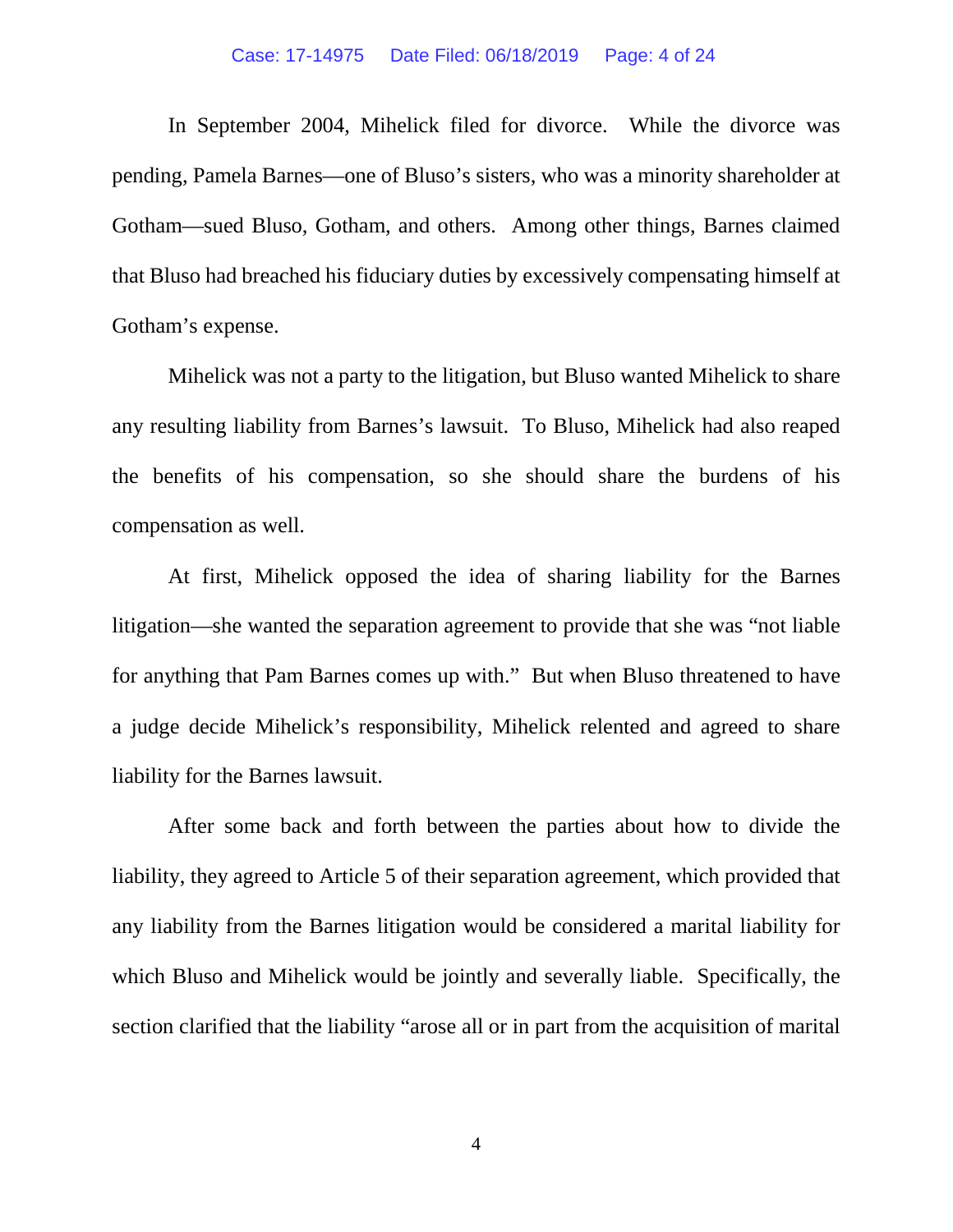assets," and that since the marital assets had been equally divided, the liability "shall be deemed to be a marital liability," too.

Mihelick and Bluso finalized their divorce on August 31, 2005, but the Barnes litigation continued. Eventually, in 2007, Bluso settled with Barnes. Under the terms of the settlement, Bluso disclaimed any wrongdoing but paid Barnes \$600,000 to settle her excess-compensation claims.

After paying Barnes \$600,000, Bluso took a tax deduction for \$300,000. When asked whether he considered deducting the entirety of his \$600,000 payment to Barnes, Bluso explained that he did not feel that it was right to do so, since Mihelick had to shoulder the burden of the other half of the \$600,000 payment and since the couple had shared benefits and liabilities evenly during the marriage:

> [T]he divorce decree said she would have to pay back half of it since she, you know, benefited in half, and all these 1040s you gave me both my name and her name is on it. We both paid income tax on that. We paid income tax on her salary. She paid income tax on my salary. When I paid back the money to my sister, that was for excess compensation. I only felt that I was due \$300,000 of it . . . .

Bluso accordingly looked to Mihelick to cover her half of the \$600,000 liability, but Mihelick again resisted paying. So Bluso withheld alimony for a month and threatened to deprive her of more support. After contentious negotiations between Mihelick's lawyer and Bluso, and after Mihelick's lawyer advised her that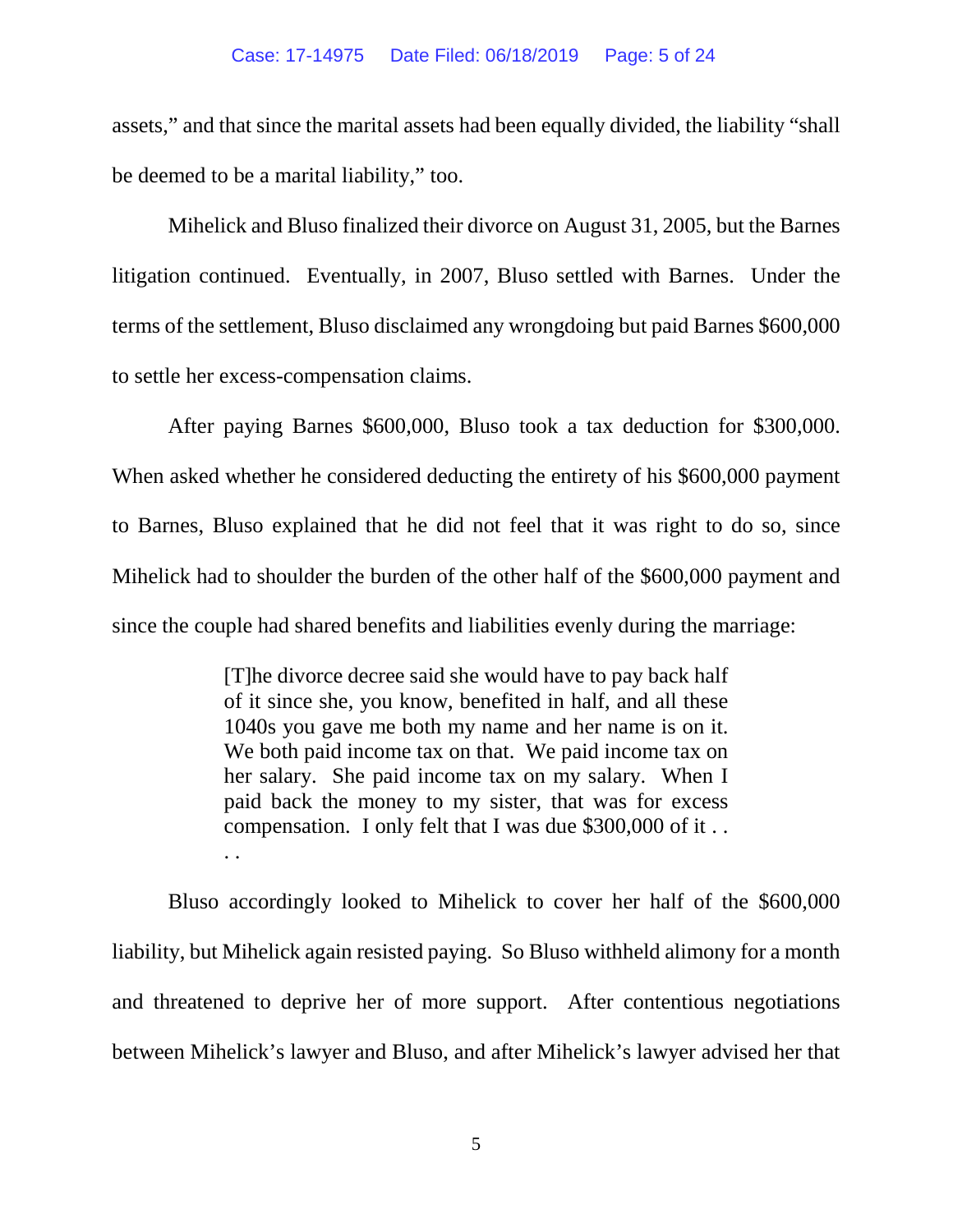she had an "obligation" to pay, Mihelick finally acquiesced and paid Bluso \$300,000 in  $2009.1$  $2009.1$ 

In the meantime, Bluso successfully obtained tax relief for his \$300,000 payment. Viewing herself in the same position as Bluso, Mihelick then sought tax relief for her \$300,000 payment. On her 2009 tax return, she pursued a tax refund under 26 U.S.C. §§ 1341 and 165. But unlike what it had done with Bluso, the IRS denied Mihelick's claim for a refund. Mihelick sought relief in court. The district court agreed with the government and granted summary judgment against Mihelick. Mihelick now appeals.

### **II. STANDARD OF REVIEW**

"We review de novo the grant of summary judgment and construe the evidence and draw all reasonable inferences in the light most favorable to the nonmoving party." *Ziegler v. Martin Cty. Sch. Dist.*, 831 F.3d 1309, 1318 (11th Cir. 2016).

## **III. DISCUSSION**

Congress enacted § 1341 as a direct response to the Supreme Court's decision in *United States v. Lewis*, 340 U.S. 590 (1951). *Fla. Progress Corp. & Subsidiaries v. Comm'r*, 348 F.3d 954, 957 (11th Cir. 2003). Therefore, before we analyze

<span id="page-5-0"></span><sup>&</sup>lt;sup>1</sup> Mihelick actually wrote a check for \$323,700, but only \$300,000 went to covering the overcompensation settlement.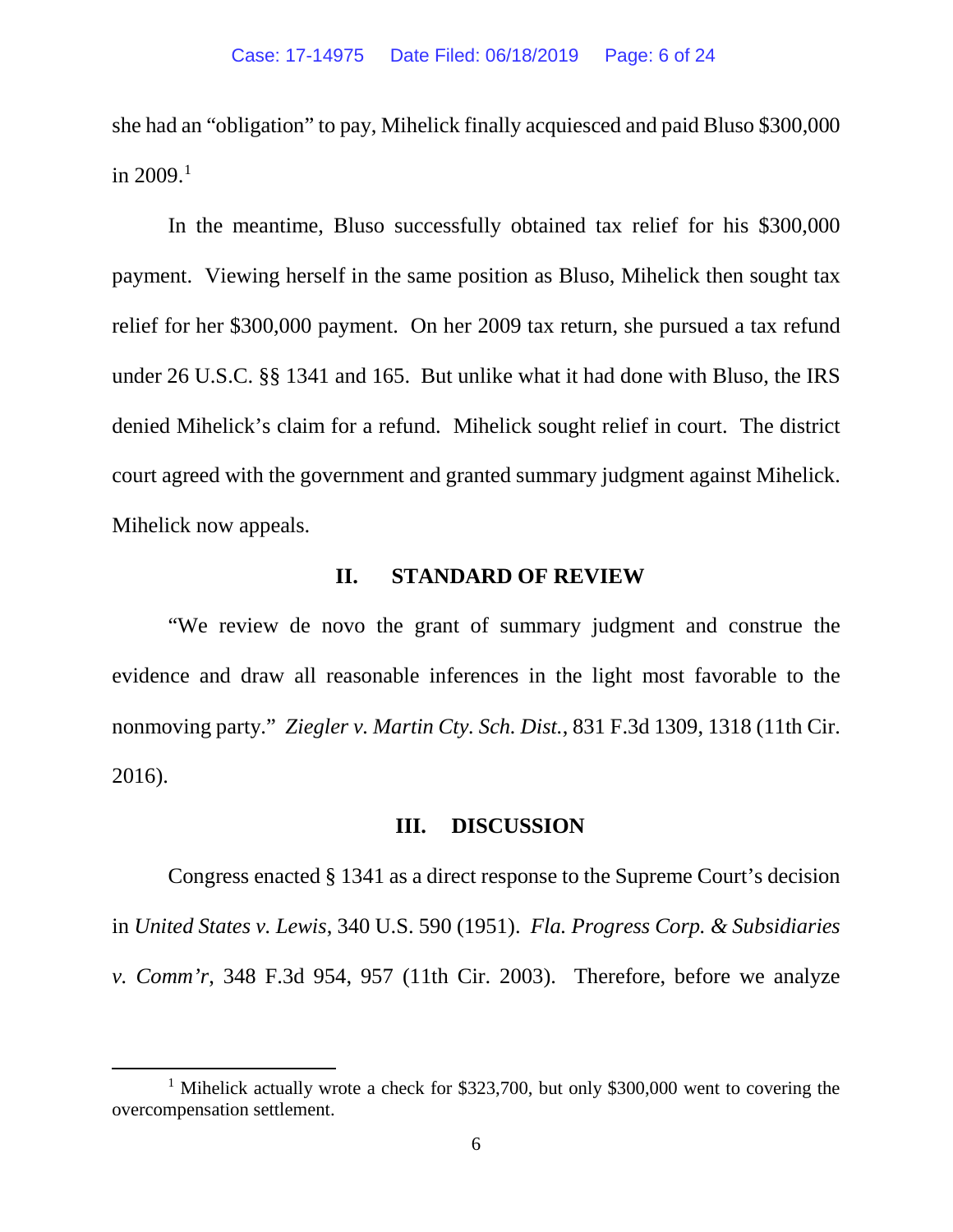Mihelick's § 1341 claim, we first briefly review *Lewis*, so we can be aware of the problem Congress set out to fix when it enacted § 1341.

In *Lewis*, a taxpayer reported a \$22,000 bonus that he had received in his 1944 income statement. *Lewis*, 340 U.S. at 590. Two years later, it came to light that his bonus was improperly computed, so the taxpayer had to return \$11,000 of that bonus. *Id.* The taxpayer tried to recalculate his 1944 taxes to reflect the fact that he had a bonus of only \$11,000 that year, but the Supreme Court ruled that he could deduct \$11,000 from his 1946 return only, not the 1944 one. *Id.* at 592.

Some felt the *Lewis* decision was unfair. For example, since factors like tax rates and income brackets may change from year to year, the taxpayer in *Lewis* still may have unnecessarily paid taxes on income that he turned out not to have. *See Fla. Progress*, 348 F.3d at 957; *Robb Evans & Assocs., LLC v. United States*, 850 F.3d 24, 30-31 (1st Cir. 2017). To remedy this perceived inequity, Congress enacted § 1341, the object of which is "to put the taxpayer in the same position he would have been in had he not included the item as gross income in the first place." *Fla. Progress*, 348 F.3d at 957.

To obtain relief under § 1341, a taxpayer must satisfy four requirements. First, an item of income must have been included in a prior year's gross income "because it appeared that the taxpayer had an unrestricted right to such item." § 1341 (a)(1). Second, the taxpayer must have later learned that she actually "did not have an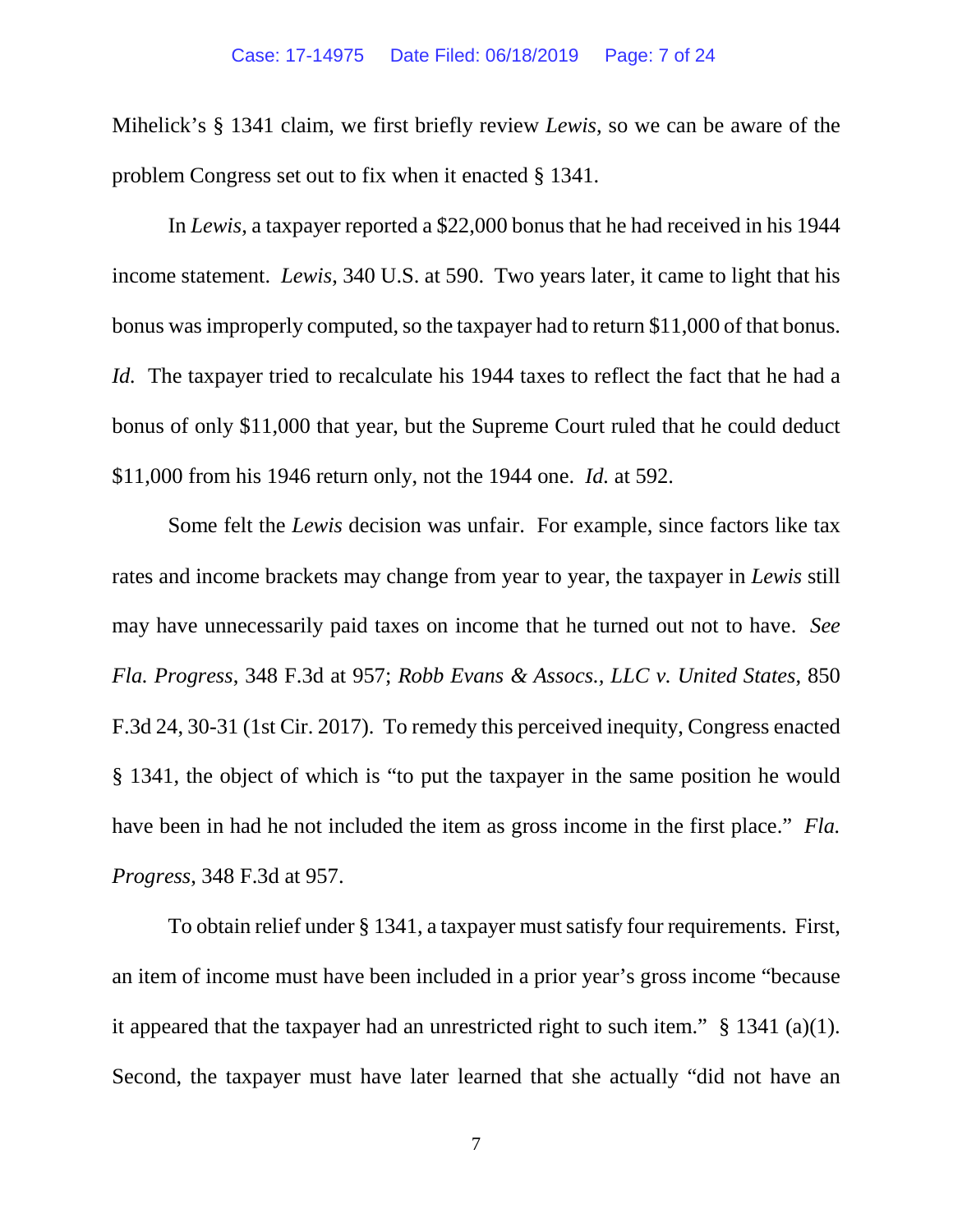unrestricted right" to that income. *See* § 1341(a)(2). Third and fourth, the amount the taxpayer did not have an unrestricted right to must have exceeded \$3,000 and be deductible under another provision of the tax code. *Fla. Progress*, 348 F.3d at 957, 959. If the taxpayer can demonstrate these elements, then she has a choice between two options: "[s]he can deduct the item from the current year's taxes, or [s]he can claim a tax credit for the amount [her] tax was increased in the prior year by including that item." *Id.* at 957.

In this case, no party disputes that the putative deduction exceeds \$3,000. We therefore examine the remaining elements of § 1341, beginning with whether Mihelick appeared to have an unrestricted right to the relevant income. Next, we turn to whether Mihelick proved that she actually lacked an unrestricted right to that income. Finally, we study whether Mihelick can deduct her \$300,000 payment under another provision of the tax code.

### **A. Mihelick appeared to have an unrestricted right to the income in question.**

The government contends that Mihelick did not appear to have an unrestricted right to the income in question. According to the government, Mihelick had no presumptive right to Bluso's income. And even if she did, the government asserts, Bluso could not have claimed an unrestricted right to the income he allotted himself from Gotham because those funds were misappropriated.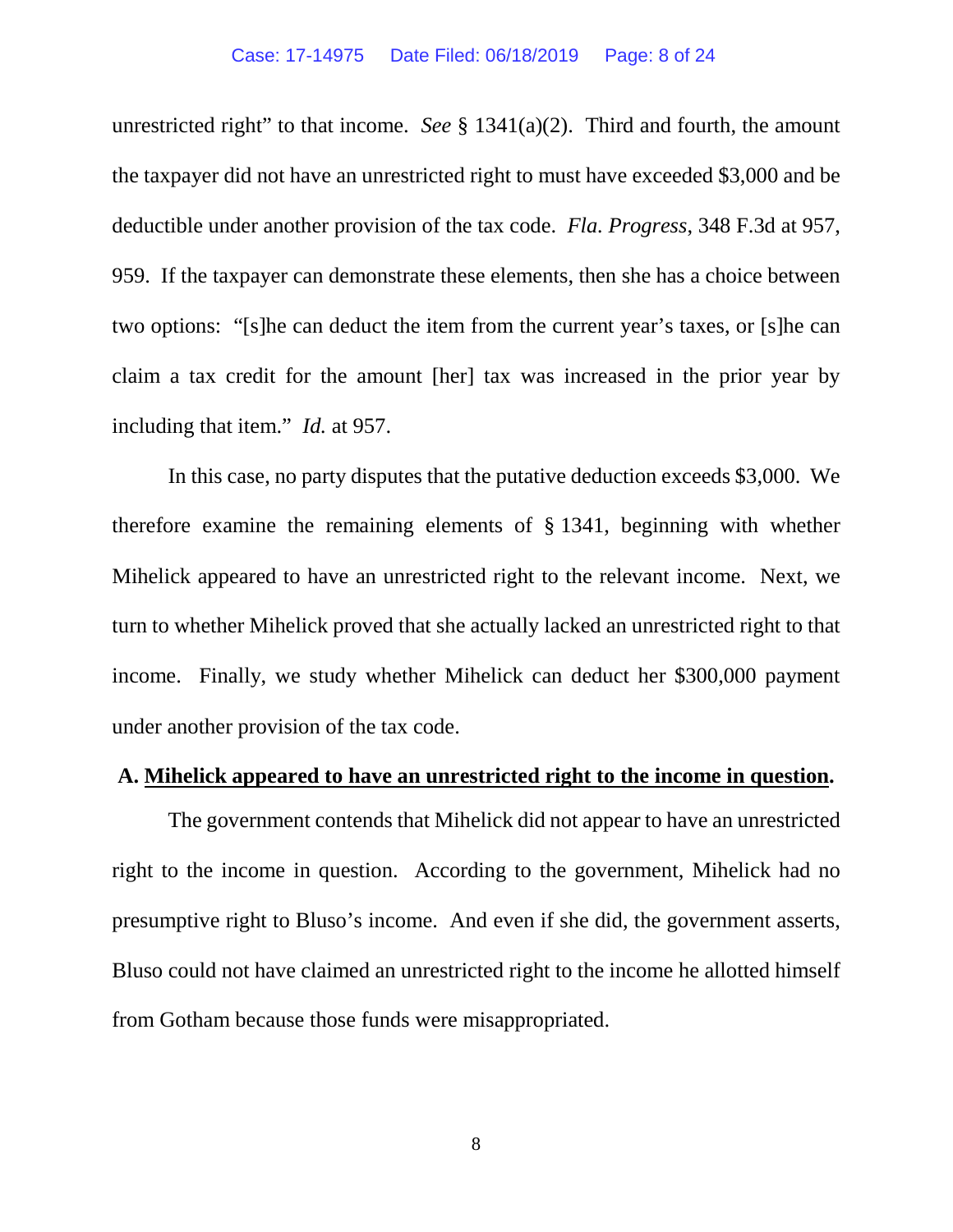We address this two-part argument in reverse order, beginning with whether Bluso appeared to have an unrestricted right to the Gotham income. The government's position that he did not rests on its assumption that Bluso knowingly misappropriated money from Gotham. If a taxpayer stole or otherwise knowingly improperly acquired income, then he could not have a *sincere* belief that he had an unrestricted right to that income. *See, e.g.*, *Robb Evans*, 850 F.3d at 32 ("In short, section 1341(a)'s 'unrestricted right' language excludes all income reaped by taxpayers who know at the time of receipt that they have no right to the income."). But here, the record lacks any proof that Bluso knowingly misappropriated income, since his settlement agreement with Barnes expressly disclaimed any wrongdoing. Since we must take the facts in the light most favorable to Mihelick, the government's contention that Bluso did not believe he had an unrestricted right to his income necessarily fails.

The government's claim that Mihelick had no presumptive right to Bluso's income fares no better. First, even if the government's assertion were correct, it makes no difference to the § 1341 analysis. What matters is whether Mihelick sincerely believed she had a right to Bluso's income, not the correctness of her belief. *McKinney v. United States*, 574 F.2d 1240, 1243 (5th Cir. 1978) [2](#page-8-0) ("The language of

<span id="page-8-0"></span> $2$  Decisions handed down by the Fifth Circuit by the close of business on September 30, 1981, are binding on this Court.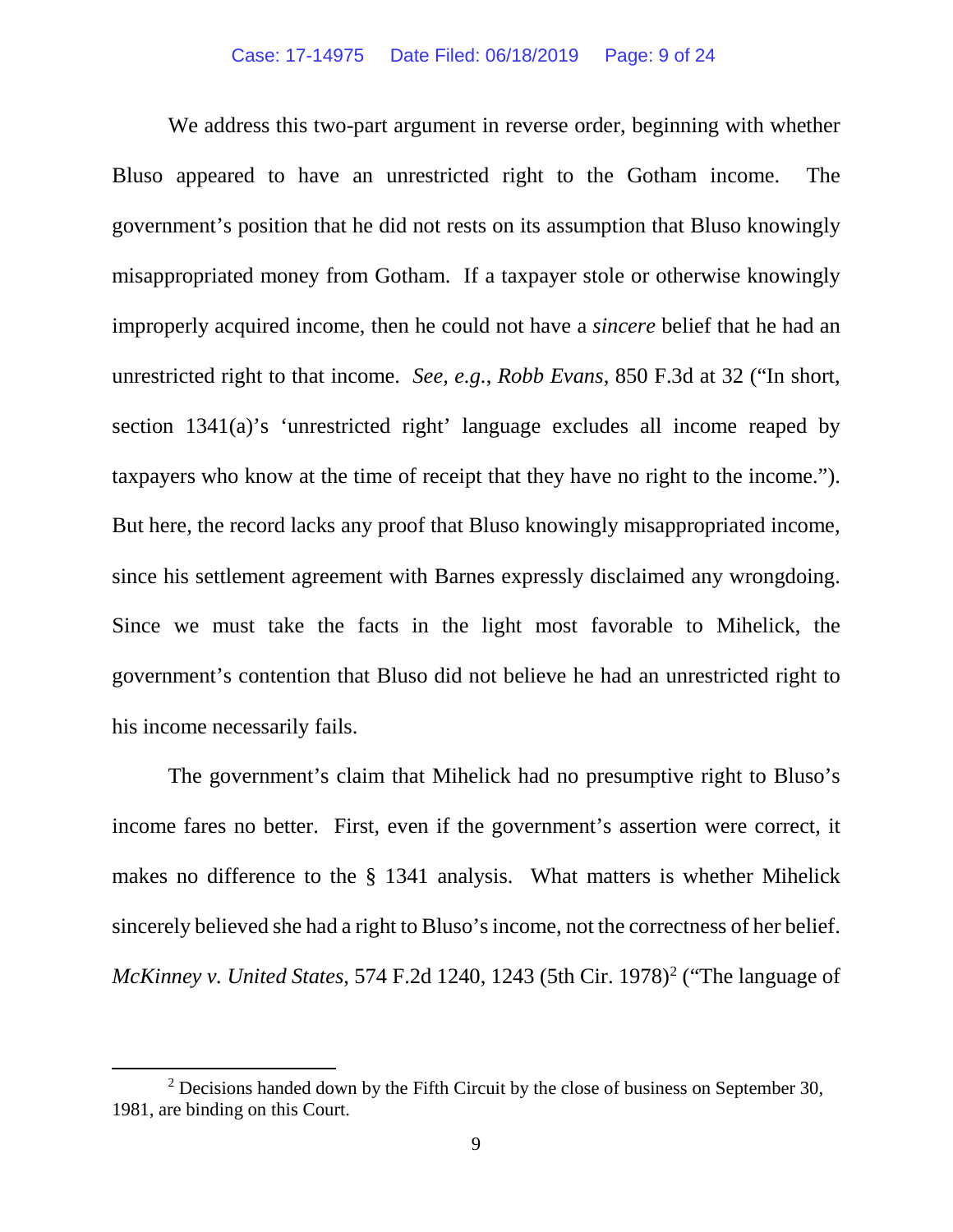[§] 1341(a)(1), i.e.[,] 'because it appeared that the taxpayer had an unrestricted right to such item,' must necessarily mean 'because it appeared (*to the taxpayer*) that (he) had an unrestricted right to such item.'" (emphasis added)). After all, if a taxpayer had to correctly believe that she had an unrestricted right to income to qualify for § 1341, then the taxpayer would have correctly paid her income taxes in the first place, and § 1341 would never come into play, since the second element of § 1341 requires a showing that the taxpayer did not, in fact, have an unrestricted right to the income. So Mihelick did not need to be right that she had an unrestricted right to Bluso's income; she just needed to sincerely believe it.<sup>[3](#page-9-0)</sup>

Looking at the facts in the light most favorable to Mihelick and making all reasonable inferences in her favor, we conclude that enough evidence in the record shows that Mihelick genuinely believed she had an unrestricted right to Bluso's income from 1999 to 2004, when the two were married. The separation agreement, for example, reflected the couple's belief that each spouse had an equal right to the family income, as it provided that the marital property was to be divided equally

<span id="page-9-0"></span><sup>&</sup>lt;sup>3</sup> The taxpayer need only subjectively believe that she was entitled to an item of income even if some may consider her belief to be unreasonable. As stated, the object of § 1341 is "to put the taxpayer in the same position he would have been in had he not included the item as gross income in the first place." *Fla. Progress*, 348 F.3d at 957. The section does not discriminate between those who reasonably or unreasonably paid excess taxes—its aim is to return to the taxpayer excess taxes paid. And this makes good sense: no one would report and pay taxes on income to which she does not believe herself to be entitled, only to take the trouble of going through § 1341 to return herself to her starting position.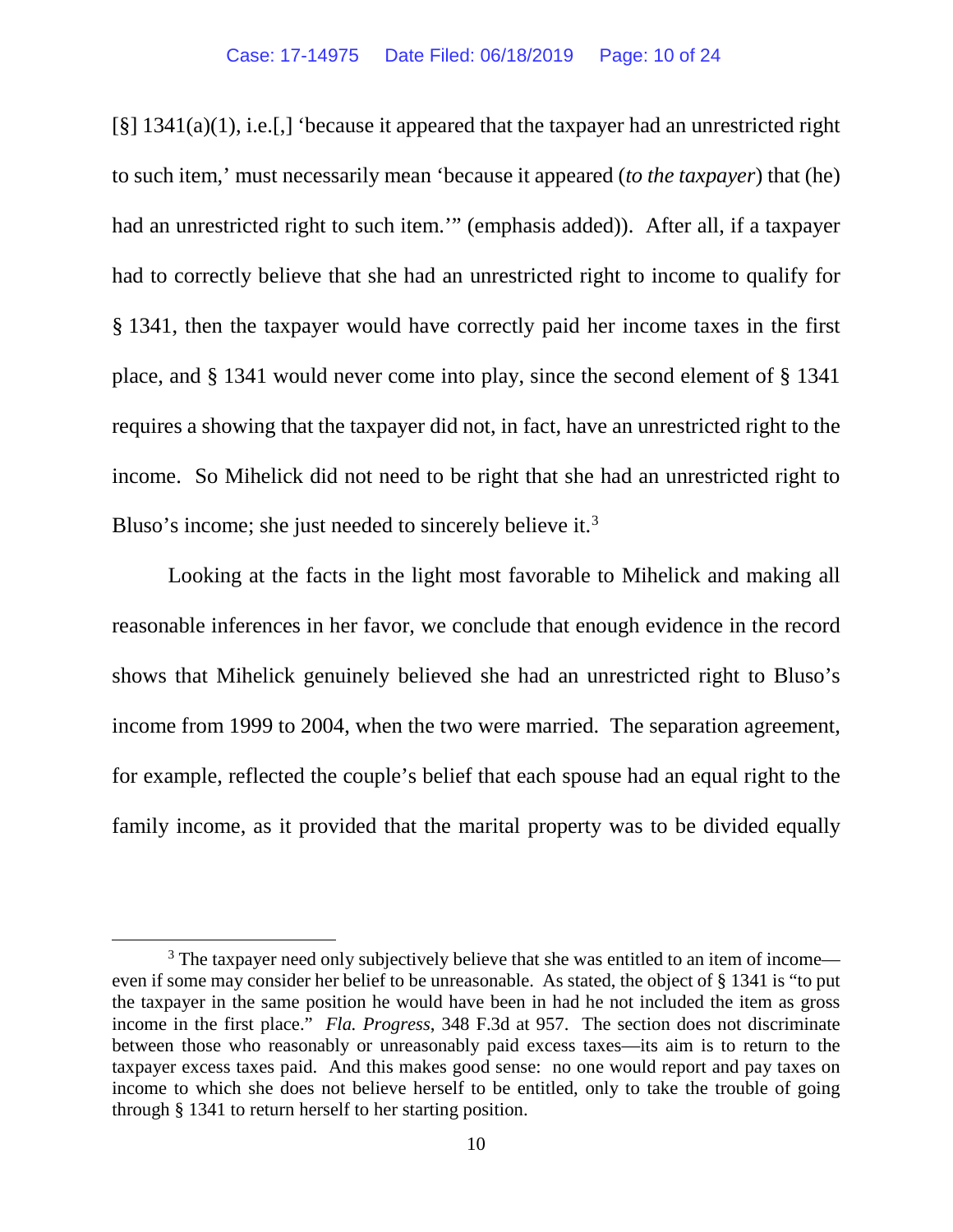between Mihelick and Bluso and that each would be equally responsible for any liability arising from Bluso's compensation.

Second, the government is incorrect in any event in its assertion that Mihelick had no presumptive right to Bluso's income. Although Ohio is not a community property state, it does treat income from labor—as opposed to passive income—as marital property, and "[e]ach spouse shall be considered to have contributed equally to the production and acquisition of marital property." Ohio Rev. Code § 3105.171. Marital property is to be divided equally upon divorce, unless doing so would be inequitable. *Id.* So it appears that under Ohio law, Bluso's income was marital property, and Mihelick presumptively had an equal right to it.

Nor, as the government suggests, did the fact that Mihelick and Bluso did not initiate divorce proceedings until September 2004 preclude Mihelick from relying on § 3105.171's presumption as it related to Bluso's income from 1999 to 2004. The government argues that § 3105.171's presumption that the wife contributed equally to the couple's income during marriage applies only after the commencement of divorce proceedings. During marriage, the government contends, property rights of each spouse are different because under Ohio law, a husband or wife may take, hold, and dispose of property as if unmarried, and neither husband nor wife has any interest in the property of the other.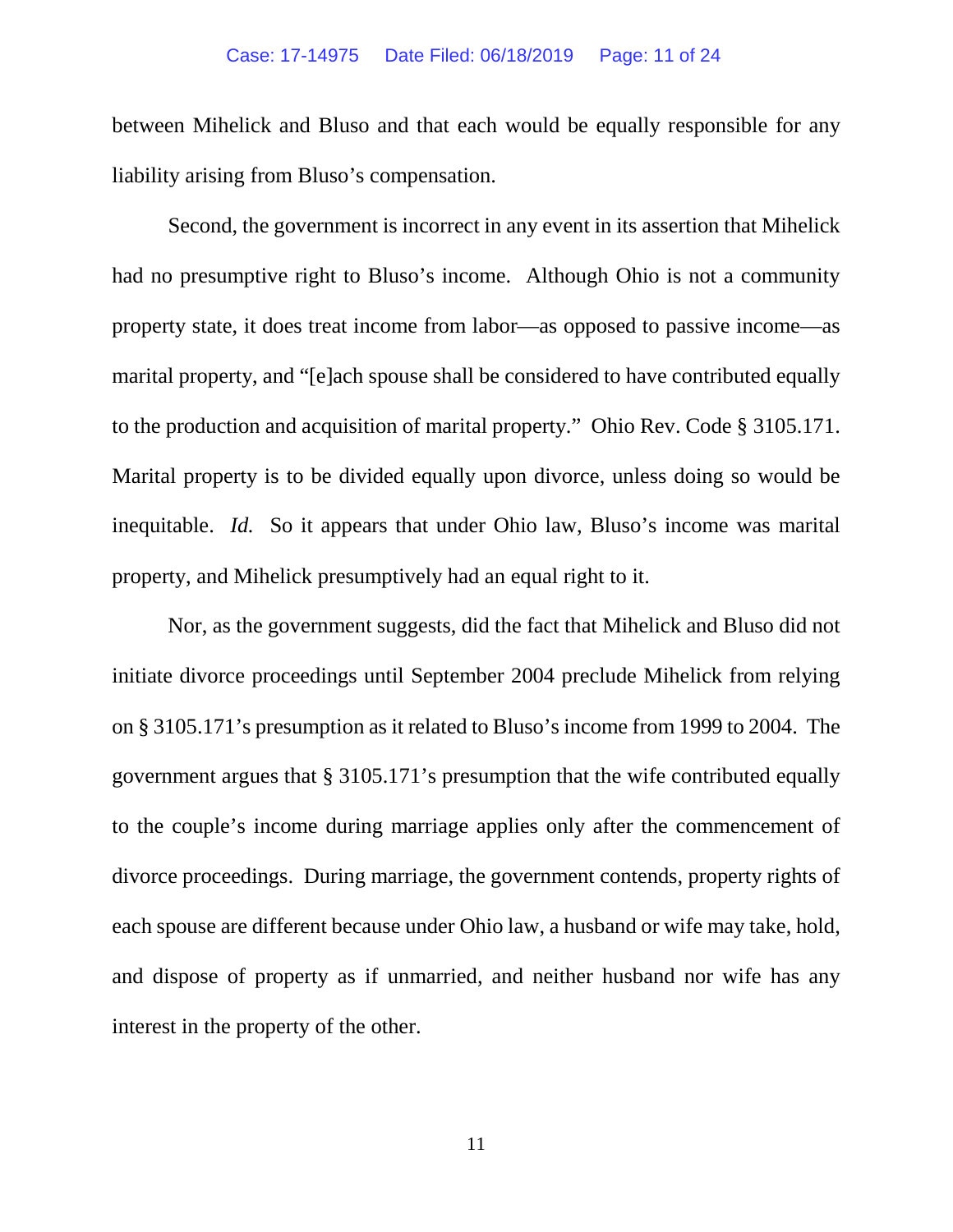### Case: 17-14975 Date Filed: 06/18/2019 Page: 12 of 24

Essentially the government argues that Ohio acknowledges a spouse's contributions to and interest in the couple's marital estate only when a couple divorces, not when the couple is married. The only potentially precedential case the government cites for this contention is *State v. Garber*, 709 N.E.2d 218 (Ohio Ct. App. 1998). There, a wife was convicted for knocking out the windows of her husband's 1996 Dodge pickup truck. *Id.* at 218-19. She argued the truck constituted marital property under § 3105.171 and it was not criminal to damage her own property. *Id.* at 219. But the court in *Garber* disagreed and held that § 3105.171 applied only during divorce proceedings and that §§ 3103.04 and 3103.07, Ohio Rev. Code, which respectively provide that "[n]either husband nor wife has any interest in the property of the other" and that "[a] married person may take, hold, and dispose of property, real or personal, the same as if unmarried," meant that the truck, which was leased in the husband's name, was the husband's property. *Id.* at 617-18; Ohio Rev. Code §§ 3103.04, 3103.07.

We would normally follow *Garber* unless persuasive evidence indicated that the Ohio Supreme Court would rule otherwise. *Pendergast v. Sprint Nextel Corp.*, 592 F.3d 1119, 1133 (11th Cir. 2010). Here, there is. In fact, the Ohio Supreme Court has abrogated *Garber*'s discussion of §§ 3103.04, 3103.07, and 3105.171. A year after *Garber*, the Ohio Supreme Court explained that § 3103.04 has no applicability in criminal cases, since "[p]rivileges of a husband and wife with respect

12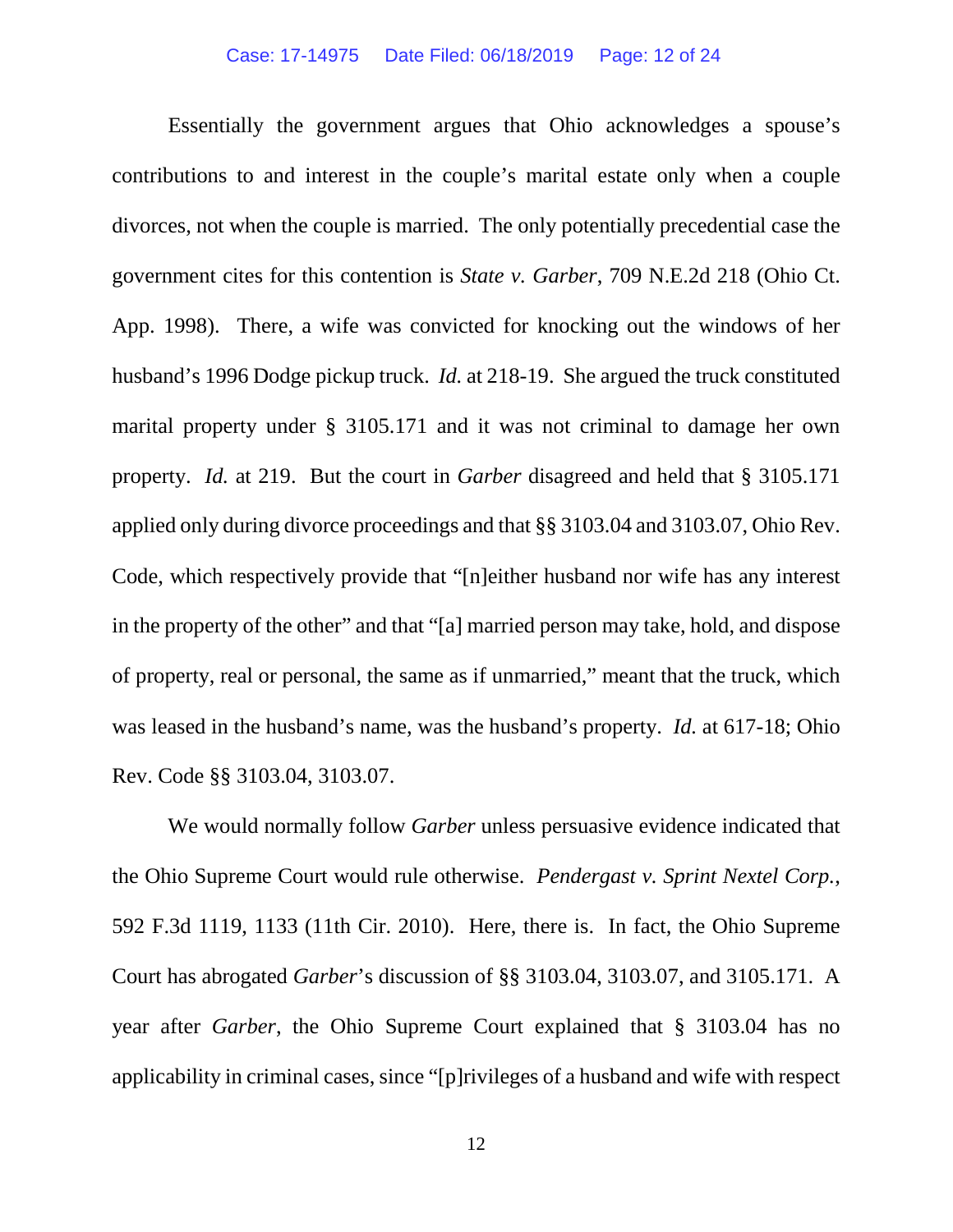to the property of the other were not meant to be enforced criminally and do not affect criminal liabilities." *State v. Lilly*, 717 N.E.2d 322, 326 (Ohio 1999). As §§ 3103.07 and 3105.171 are similarly civil statutes that deal with the privileges of husband and wife with respect to property, they too are inapplicable in the criminal context. So we are not bound by *Garber*'s interpretation of those statutes but by *Lilly*'s.

And after examining Ohio law, we are convinced that the Ohio Supreme Court would not hesitate to use § 3105.171, Ohio Rev. Code, to help define the property rights of married couples even absent a pending divorce. True, "[n]either husband nor wife has any interest in the property of the other." Ohio Rev. Code § 3103.04. And "[a] married person may take, hold, and dispose of property, real or personal, the same as if unmarried." *Id.* § 3103.07. But as the Ohio Supreme Court has explained, those provisions were largely designed to protect married women: at common law, "the wife was incapable of making contracts, of acquiring property, or of disposing of property without her husband's consent." *Lilly*, 717 N.E.2d at 325. "[T]o relieve the married woman from the disabilities imposed upon her as a femme covert by the common law," and to prevent the husband from just absorbing the wife's property as his own, the Ohio General Assembly enacted what is now § 3103.04, Ohio Rev. Code, to make sure that separate property of either spouse stays separate even after marriage. *See id.*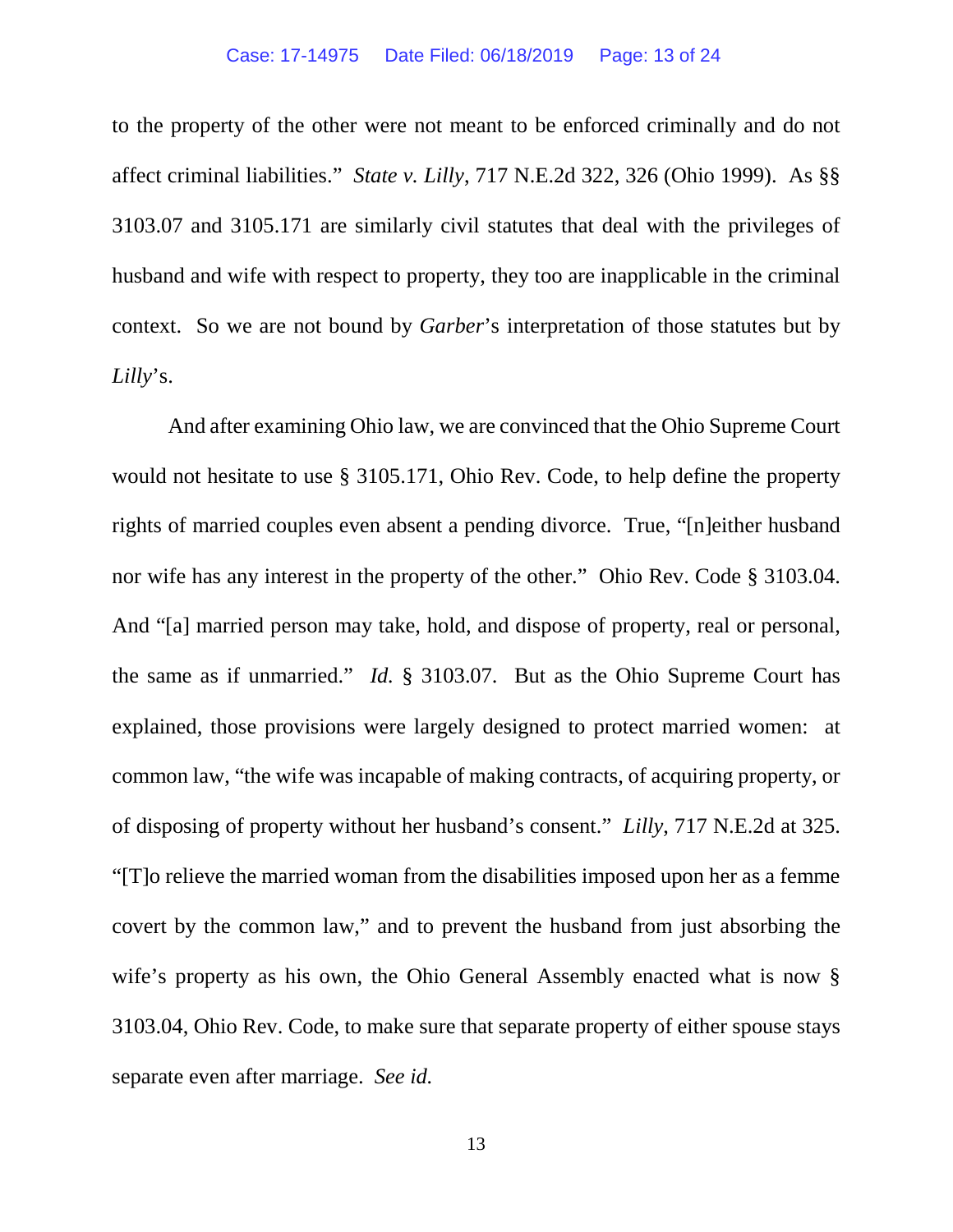These provisions do not conflict with § 3105.171, Ohio Rev. Code. Rather, § 3105.171 simply appreciates that spouses generally tend to work as a unit, with the efforts and sacrifices of one spouse assisting the other in earning a wage for the family. So the provision treats income from labor as the fruit of the collective efforts of both spouses. In short, Ohio Courts have long been able to maintain the integrity of separate property while crediting marital property that results from the efforts of either spouse during marriage. *See Palmer v. Palmer*, 455 N.E.2d 1049, 1051 (Ohio Ct. App. 1982) (explaining that an increase in the value of separate property continues to be separate property, unless the increase was the "result of work furnished by either or both parties during the marriage," which would make the increase marital property).

And ironically, the government's suggestion to the contrary would require us to read § 3103.04, a provision conceived to protect married women, to curtail the scope of Ohio Rev. Code § 3105.171, which recognizes the traditional contributions of women during marriage. We are persuaded that Ohio would not have recognized the contributions of each spouse to the marital estate during divorce proceedings only to inexplicably decline to recognize that reality while the couple remains together.

The upshot is that it appeared—correctly—to Mihelick that she presumptively had the same unrestricted right as Bluso to the income at issue in this case.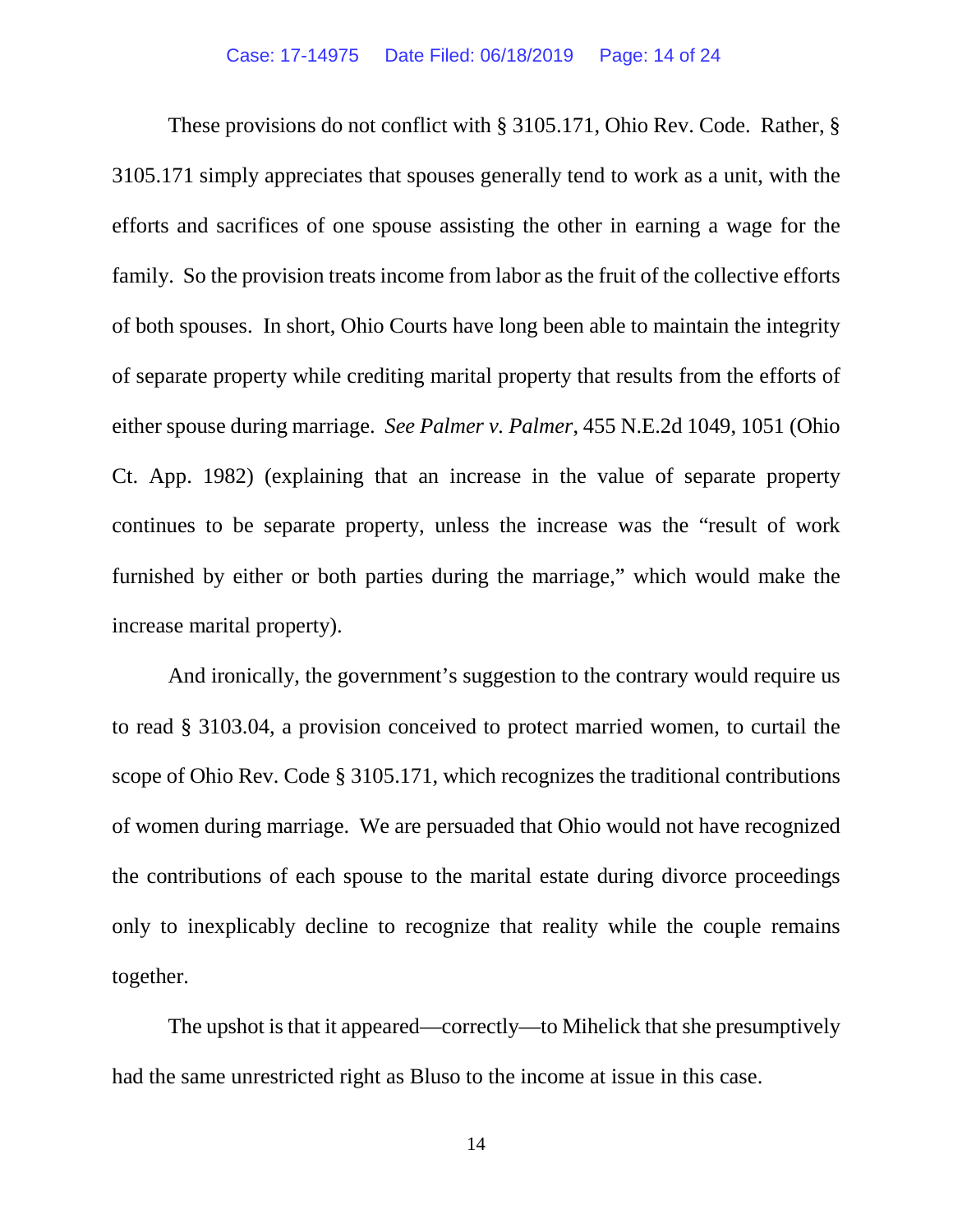## **B. It turned out that Mihelick did not have an unrestricted right to that income.**

The second element of a § 1341 claim requires the taxpayer to establish that, after the close of a taxable year, "the taxpayer did not have an unrestricted right" to some amount she initially reported as taxable income. To make this showing, the taxpayer must demonstrate that she involuntarily gave away the relevant income because of some obligation, and the obligation had a substantive nexus to the original receipt of the income. *See Batchelor-Robjohns v. United States*, 788 F.3d 1280, 1293-94 (11th Cir. 2015). Mihelick satisfies both requirements.

Mihelick involuntarily gave away \$300,000 of the relevant income to which she previously believed she had an unrestricted right. We have explained that "payments made to settle a lawsuit" may constitute an involuntary obligation for § 1341 purposes. *Batchelor-Robjohns*, 788 F.3d at 1293-94 (citing *Barrett v. Commissioner*, 96 T.C. 713 (1991)). [4](#page-14-0) In *Barrett*, two groups of securities brokers sued Barrett and several other shareholders at his brokerage firm after the Securities and Exchange Commission instituted administrative proceedings against the brokers for suspected insider-trading violations. *Barrett*, 96 T.C. at 715. At a hearing, the

<span id="page-14-0"></span> <sup>4</sup> In *Batchelor-Robjohns*, we adopted *Barrett*'s reasoning as to what constitutes an involuntary obligation, but we did not adopt all aspects of *Barrett*. Part of *Barrett*'s reasoning rested on the distinction between taking a tax credit and a deduction under § 1341. *See Barrett*, 96 T.C. at 718. But in *Batchelor-Robjohns*, we ruled that the "deduction/credit distinction merely determines how to account for a § 1341 repayment on one's return, nothing more." *Batchelor-Robjohns*, 788 F.3d at 1297.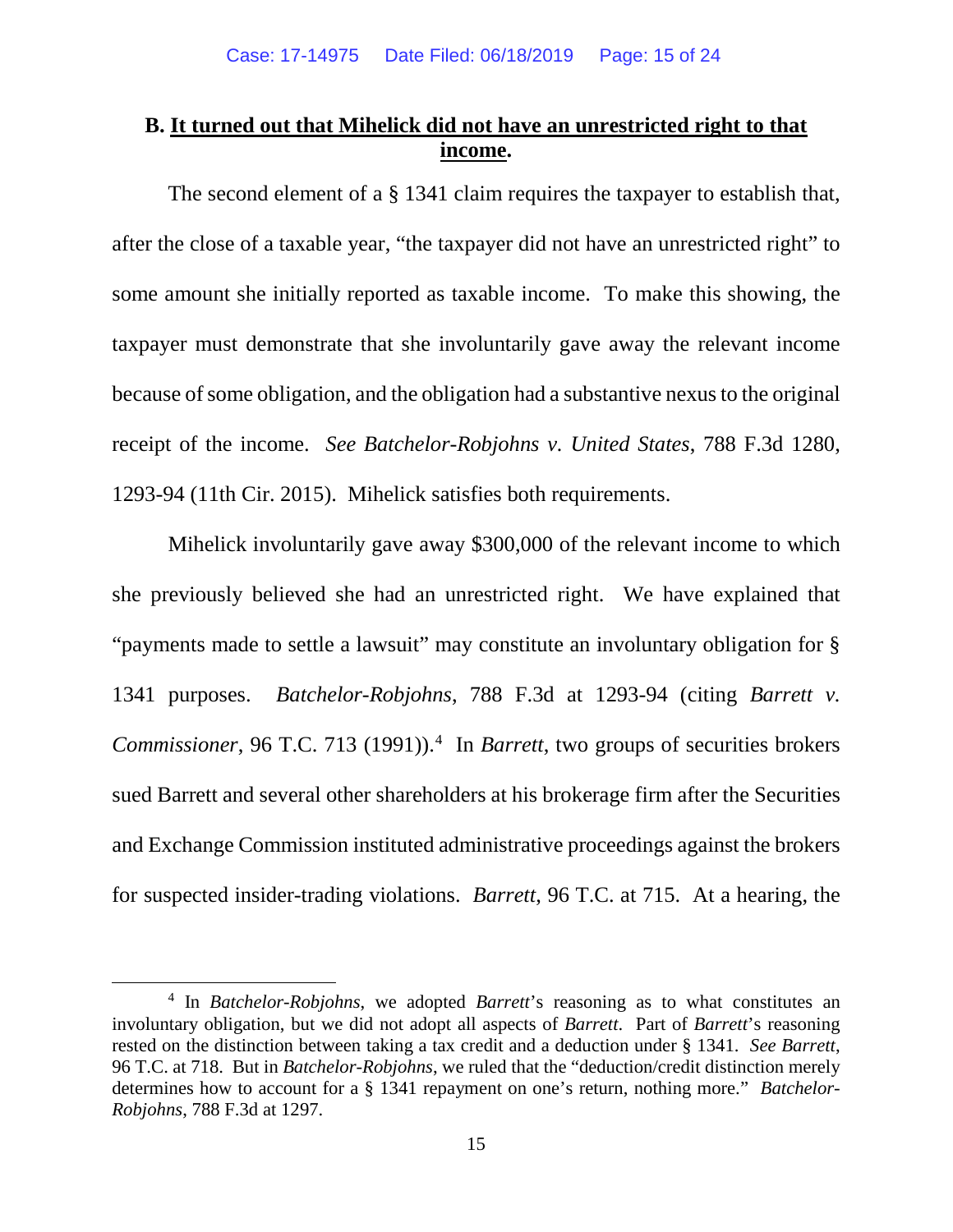#### Case: 17-14975 Date Filed: 06/18/2019 Page: 16 of 24

magistrate judge advised Barrett and his co-defendants to settle the suits to "avoid the hazards of litigation," "substantial legal fees," and "adverse trial publicity," all of which would be harmful for Barrett and his brokerage business. *Id.* Barrett heeded the magistrate judge's advice and without admitting wrongdoing, settled the civil suits for \$54,000. *Id.* He then sought a tax credit through § 1341. *Id.* at 716.

The government fought Barrett's attempt to obtain the § 1341 credit. It argued that Barrett's payment was voluntary, so he failed to establish that he did not have an unrestricted right to the \$54,000 he paid to settle the suits. *Id.* at 718. In particular, the government complained that Barrett "merely settled the lawsuits" while continuing to deny his liability and "was not compelled to pay out \$54,000 by a judicial decree after a trial on the merits." *Id.*

The *Barrett* Court was unmoved by the government's arguments. It would be "ludicrous," the *Barrett* Court explained, "[t]o conclude that [Barrett] restored the \$54,000 voluntarily without regard to any legal obligation." *Id.* at 719. Pointing out the risks that Barrett faced—losing his license, facing up to \$10 million in liability, not knowing the type of evidence the plaintiffs wielded—and the fact that "[t]he policy of the law is to foster the peaceful settlement of disputes without litigation," *Barrett* held that the settlement was "made in good faith and at arm's length." *Id.* at 719-20. That good-faith settlement, "whether or not embodied in a judgment,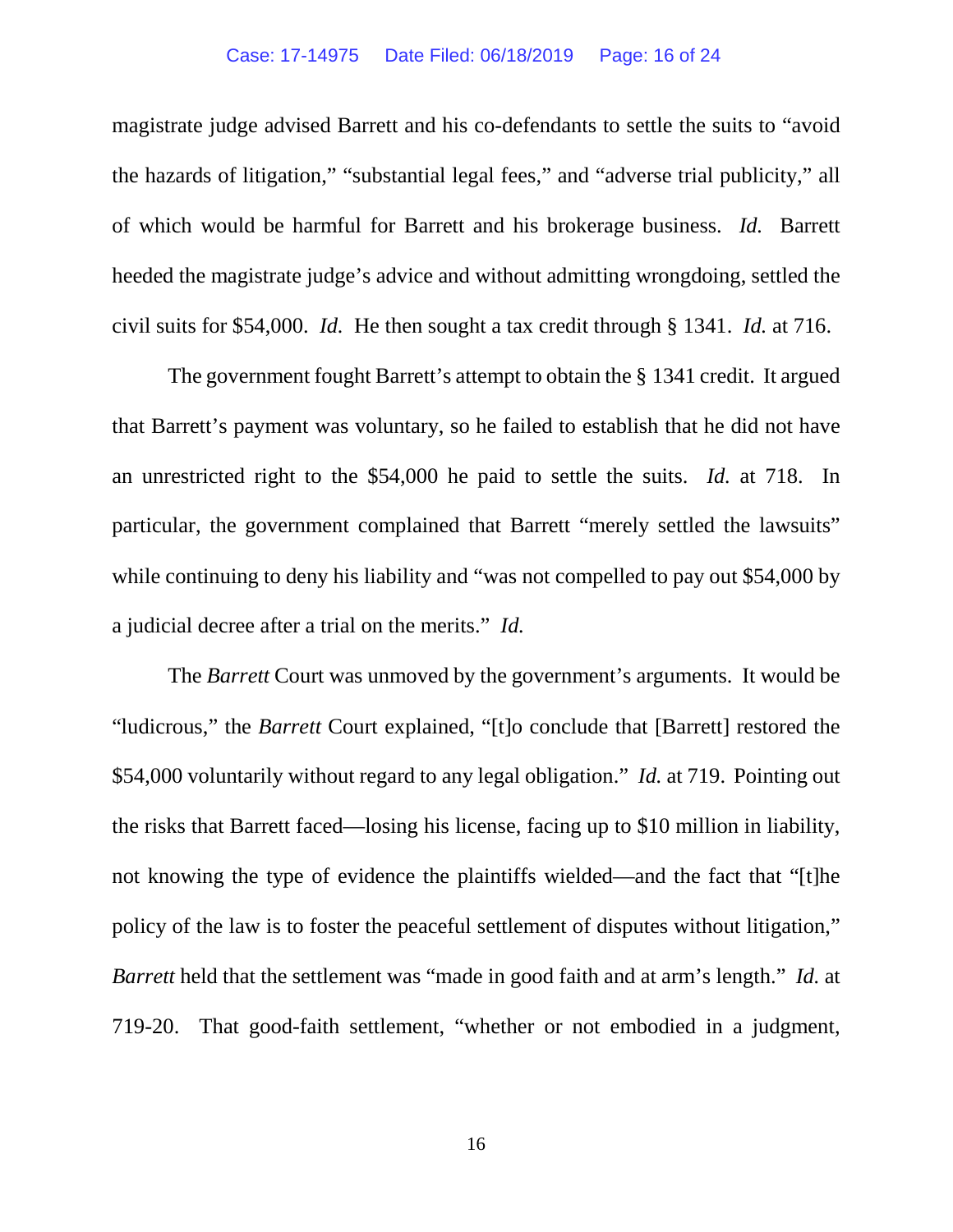established the fact and the amount of [Barrett's] legal obligation" and showed that Barrett did not have an unrestricted right to the \$54,000 for § 1341 purposes. *Id.*

Mihelick's situation is materially indistinguishable. As with Barrett, Mihelick's obligation to pay arose not from a final judgment, but from an agreement she entered in good-faith to avoid litigation. And it would be equally as "ludicrous"—as it was in *Barrett* to say that Barrett voluntarily paid his \$54,000 to conclude that Mihelick voluntarily paid \$300,000 of her income without regard to any legal obligation.

Indeed, Mihelick initially opposed paying Bluso for any liability arising from the Barnes lawsuit. Only after Bluso threatened her with litigation did she agree to be bound to do so and enter into Article 5 of her separation agreement. And even that did not occur without a battle: the parties actually negotiated Article 5 of the separation agreement—Bluso asked Mihelick to simply give him \$150,000, but Mihelick turned down that offer because she judged that Barnes's lawsuit would not produce that much liability. Then, even after Bluso settled the Barnes lawsuit for \$600,000 and attempted to collect \$300,000 from Mihelick, she resisted paying, prompting Bluso to withhold alimony for a month.

Mihelick also paid an attorney to advise her of her rights, and that attorney told her that she had an "obligation" to pay Bluso. Under these circumstances—and particularly in light of the desirability of fostering settlements without litigation—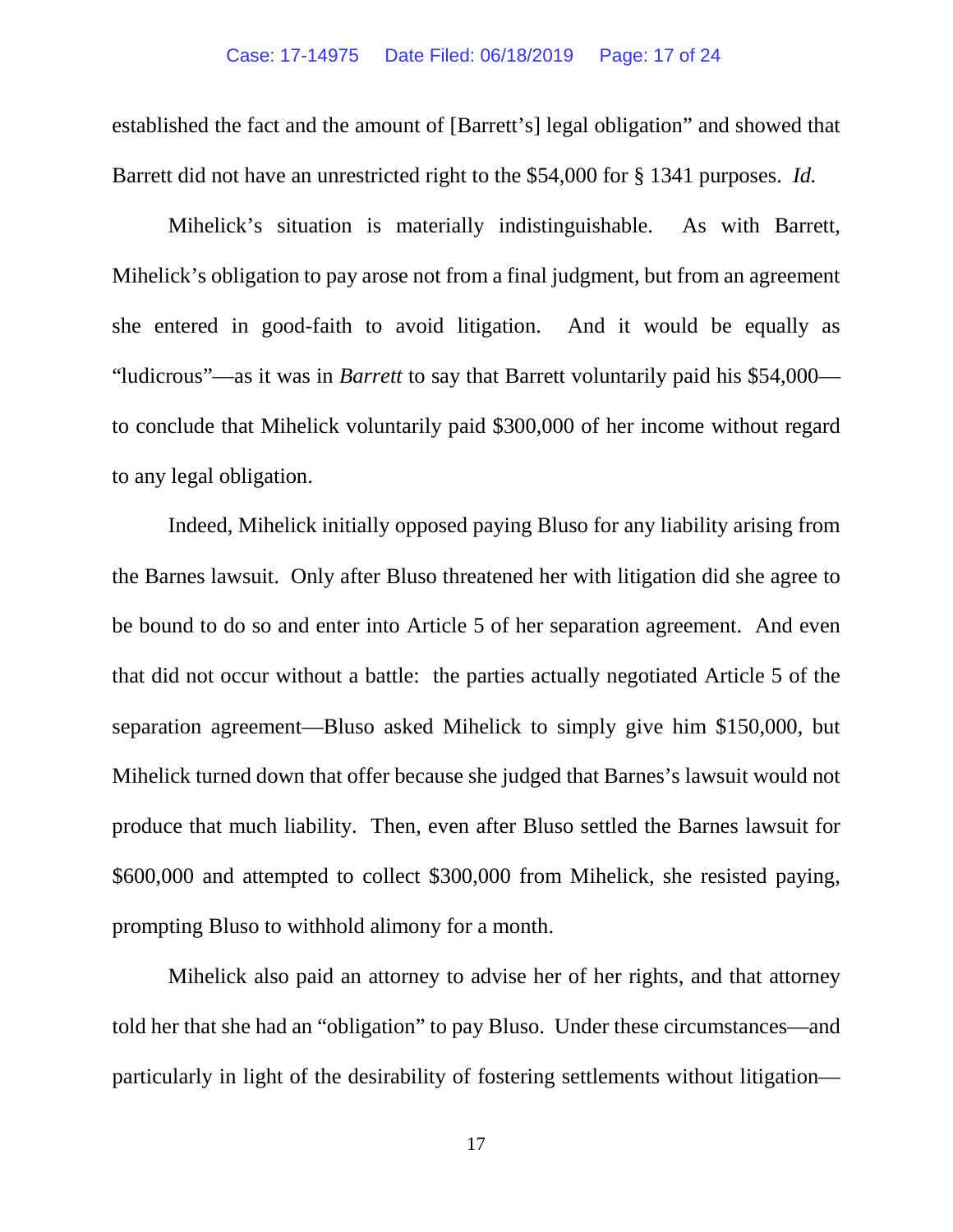### Case: 17-14975 Date Filed: 06/18/2019 Page: 18 of 24

Mihelick did not need to wait to be sued before settling and paying for her payment to be considered involuntary. Because the record reflects Mihelick reasonably anticipated litigation and settled in good faith in the shadow of litigation, her \$300,000 payment was involuntary for purposes of § 1341.

But as we have mentioned, that a payment is involuntary does not, in and of itself, suffice to show an unrestricted right to the money paid. Rather, the taxpayer must also show that the obligation to pay had a substantive nexus to the original receipt of the income. *Batchelor-Robjohns*, 788 F.3d at 1293.

Here, that substantive nexus between Mihelick's obligation to pay and the receipt of the original income is straightforward. As we have noted, the \$300,000 of income in question was presumptively for Mihelick and Bluso's shared marital estate. *See supra* at Section III-A. But that Mihelick and Bluso took that \$300,000 as income is also the very reason why Barnes brought her lawsuit—to recover that money because it was allegedly wrongfully dispensed to Bluso (and Mihelick) as income. And since Bluso and Mihelick agreed to split the \$600,000 liability from Barnes's lawsuit over allegedly wrongfully paid income to Bluso (and Mihelick), Mihelick paid the \$300,000 in settlement of the claim. So Mihelick's payment ultimately stemmed from the original receipt of the income at issue.

The government's attempts to convince us otherwise are unavailing.

18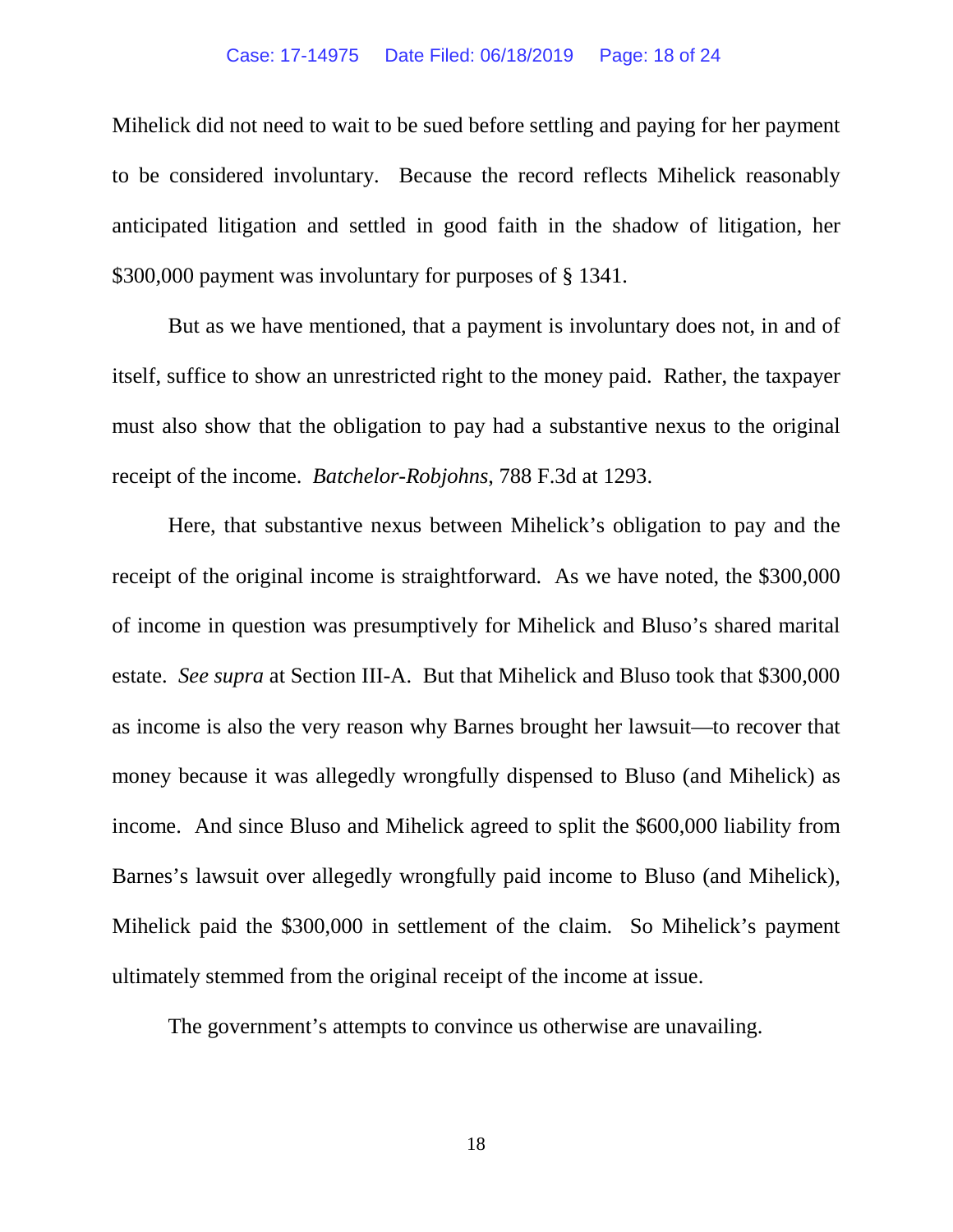### Case: 17-14975 Date Filed: 06/18/2019 Page: 19 of 24

The government first argues that the income from Gotham had nothing to do with Mihelick. But as we have explained, as a matter of Ohio law, the income was marital property to which Mihelick had a presumptive right.

Next, the government argues that Mihelick cannot satisfy the substantivenexus requirement, because "[t]he terms of the couple's divorce agreement were negotiated many years after [Mihelick's] husband reported this income on the couple's joint federal tax returns." But the government has offered no reason why the passage of time alone should preclude a finding of a substantive nexus. That Barnes waited to sue does not change the fact that her lawsuit arose from the original receipt of income.

Finally, the government posits that "while [Mihelick's] payment may have incorporated funds traceable to the wages paid to [Mihelick's] ex-husband, the mere receipt of wage income does not establish a nexus under . . . § 1341 with every subsequent expense paid with that income." But this is a strawman argument: no party has argued that every expense traceable to income must—or even should receive § 1341 treatment.

The government next suggests a new requirement that the taxpayer must meet. According to the government, a taxpayer lacks an unrestricted right to an item of income only if she returned the income to the "actual owner." Although the government cites no caselaw for support, its contention is not unprecedented. *See*

19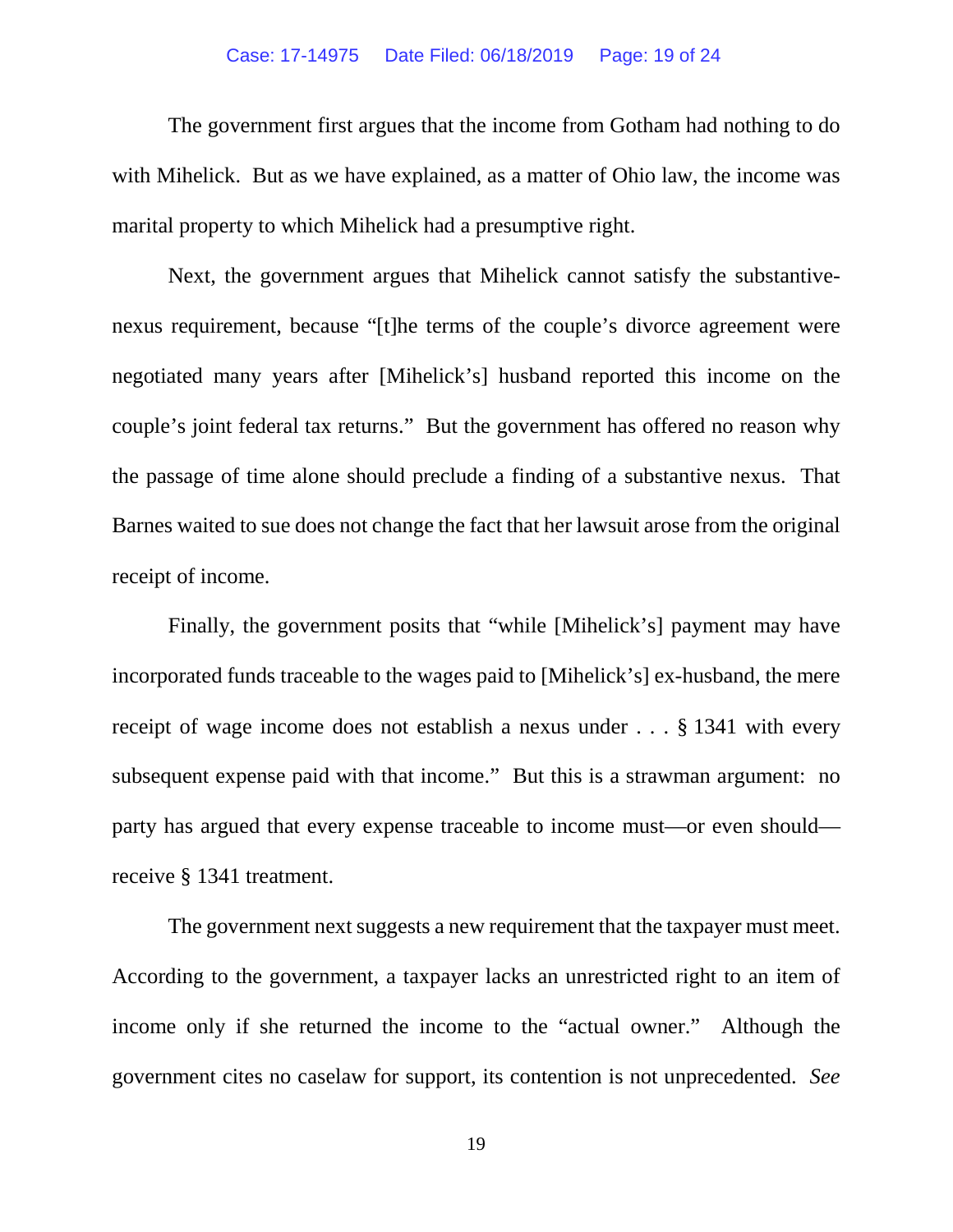*Alcoa, Inc. v. United States*, 509 F.3d 173, 180-82 (3d Cir. 2007). Nevertheless, we decline to adopt a new requirement for this Circuit that lacks a basis in the statutory text and is inconsistent with § 1341's purpose—namely, returning the taxpayer who unnecessarily pays taxes on income she did not have to "the same position [s]he would have been in had [s]he not included the item as gross income in the first place." *Fla. Progress*, 348 F.3d at 957. It is sufficient on this record that Barnes effectively and reasonably claimed to be the rightful owner of the \$300,000, and Bluso and Mihelick—who otherwise had a claim to be the rightful owners of the \$300,000—agreed in a legally binding way not to challenge that.

## **C. Mihelick can deduct her \$300,000 payment under another section of the tax code, namely, 26 U.S.C. § 165(c)(1).**

Finally, to qualify for § 1341 relief, Mihelick must show that her \$300,000 payment is deductible under another provision of the tax code. *Fla. Progress*, 348 F.3d at 958-59. Mihelick can meet this element, as she can deduct her payment under 26 U.S.C. § 165 $(c)(1)$ , which allows deductions for an individual's uncompensated "losses incurred in a trade or business" during the taxable year. 26 U.S.C.  $§$  165(c)(1).

Under  $\S 165(c)(1)$ , a corporate officer may deduct the amount to settle a bona fide suit alleging mismanagement of corporate affairs, if the allegations are directly connected with the taxpayer's business activity. *See Butler v. Comm'r*, 17 T.C. 675, 679 (1951). In *Butler*, Butler was an officer of a company, and his wife had profited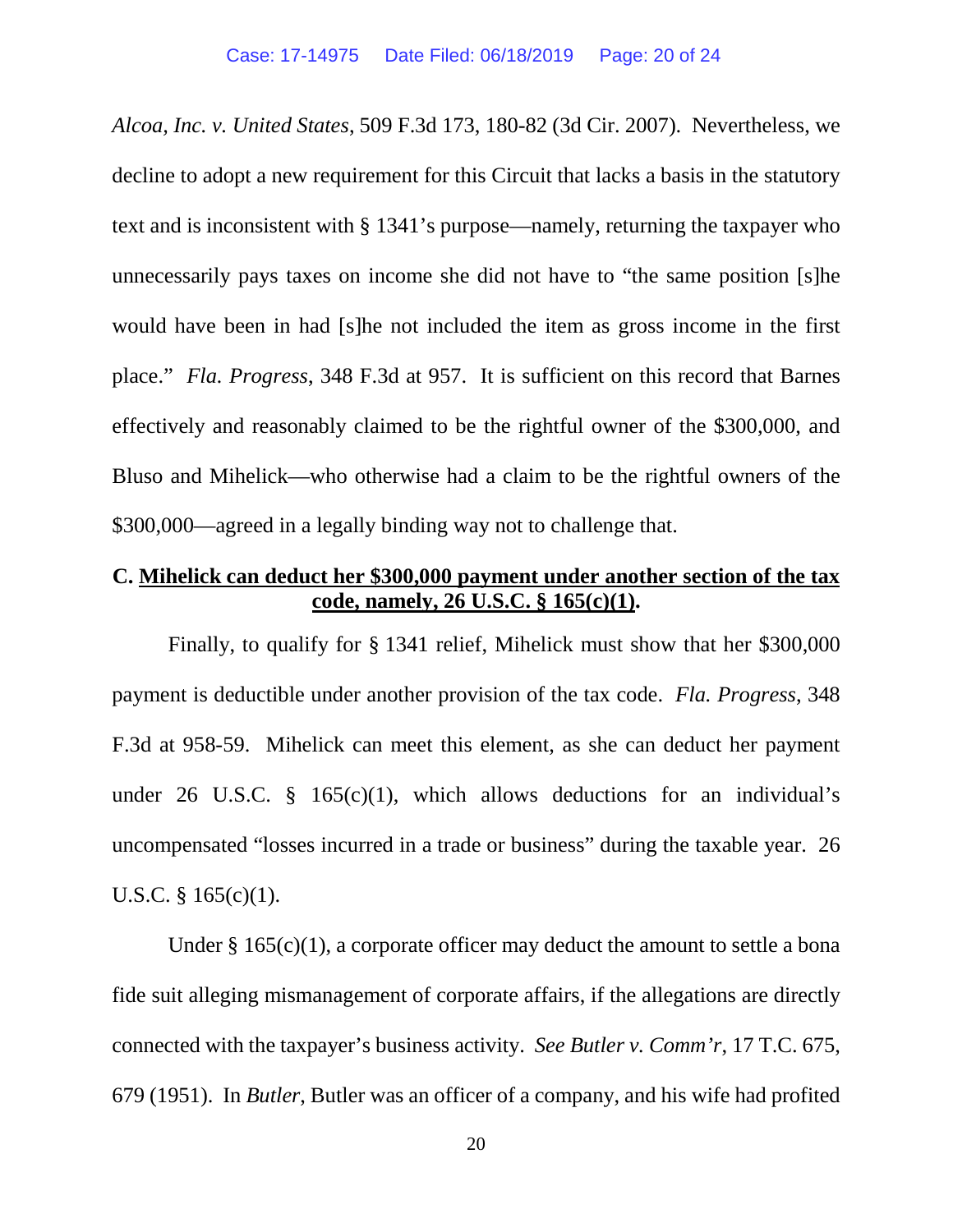#### Case: 17-14975 Date Filed: 06/18/2019 Page: 21 of 24

from the purchase and sale of the company's bonds. *Id.* at 677, 679. The plaintiff in that case sued Butler and other fiduciaries of the company for an accounting of profits the officers and their close relatives had made from the purchase and sale of the company's bonds. *Id.* at 677. Butler settled the lawsuit and tried to deduct the amount of the settlement and corresponding legal fees from his tax return. *See id.* at 678. The IRS disallowed Butler's deduction, and Butler appealed. *See id.*

On appeal, the *Butler* Court noted that Butler was engaged in the business of acting as an officer to the corporation. *Id.* at 679. It then held that "payment in settlement of a suit for breach of trust or mismanagement of funds by a fiduciary, where the threatened litigation is bona fide, is deductible in those instances where the threatened litigation arises . . . out of the business of the taxpayer." *Id.* The court continued, explaining that allowing Butler's deduction would not frustrate public policy, since his settlement did not necessarily mean that he was guilty of breaching fiduciary duties or mismanaging funds—in Butler's case, neither side was entirely convinced that it would win, and Butler had settled "to prevent further damage to his business reputation." *See id.* at 680. Under those circumstances, the court allowed Butler to deduct the amount of his settlement because it arose from his business of acting as an officer for the company and allowing such a settlement would not frustrate public policy. *See id.* at 680-81.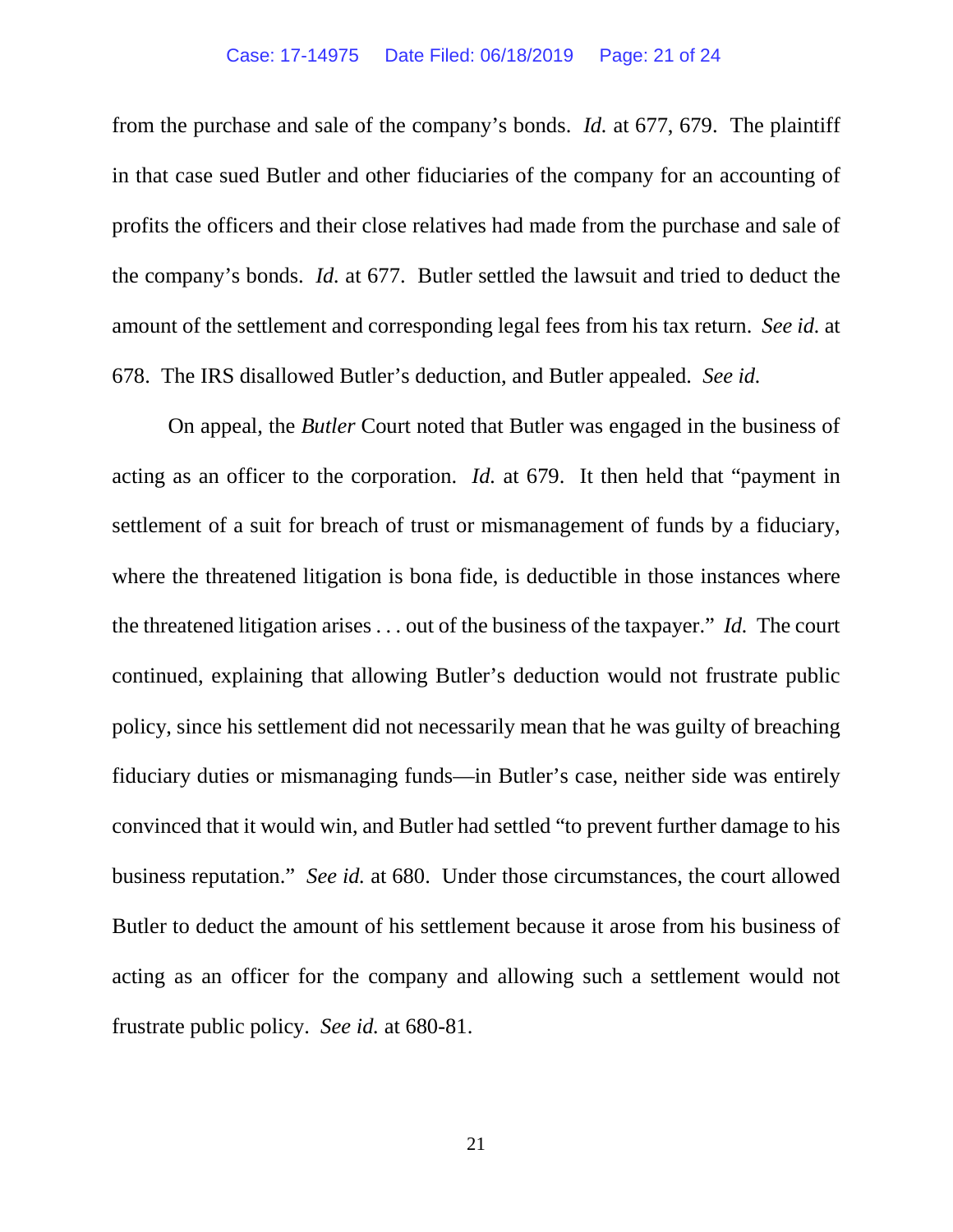The rule from *Butler* applies here. As CEO and majority shareholder, Bluso carried out the trade or business of serving as a fiduciary and employee of Gotham. Barnes's lawsuit alleged that Bluso breached his fiduciary duty by misappropriating funds from Gotham as he was acting as CEO. The two sides then settled the lawsuit. So the settlement payment was made "in settlement of a suit for breach of trust or mismanagement of funds by a fiduciary, where the threatened litigation is bona fide" and "arises . . . out of the business of the taxpayer." *Butler*, 17 T.C. at 679. And, like the case in *Butler*, there is no public policy issue with allowing the deduction because Bluso may well be innocent, since his settlement disclaimed wrongdoing. Thus, as was the case with the settlement amount in *Butler*, the \$600,000 settlement here was deductible as a loss incurred in Bluso's business as a fiduciary.

Since Mihelick was presumed to have contributed equally to the production and acquisition of the income from Gotham, she also was presumed to have contributed equally to the ensuing \$600,000 liability. And the couple affirmed that presumption through their actions, as Mihelick did pay for her share of that liability. Because she paid for half the liability that she helped create, and because that liability was deductible under § 165(c)(1), Mihelick can take a deduction for her payment under § 165(c)(1).

This result reflects the reality that Mihelick made the actual payment to service the deductible liability and comports with the goal of having "[s]ubstance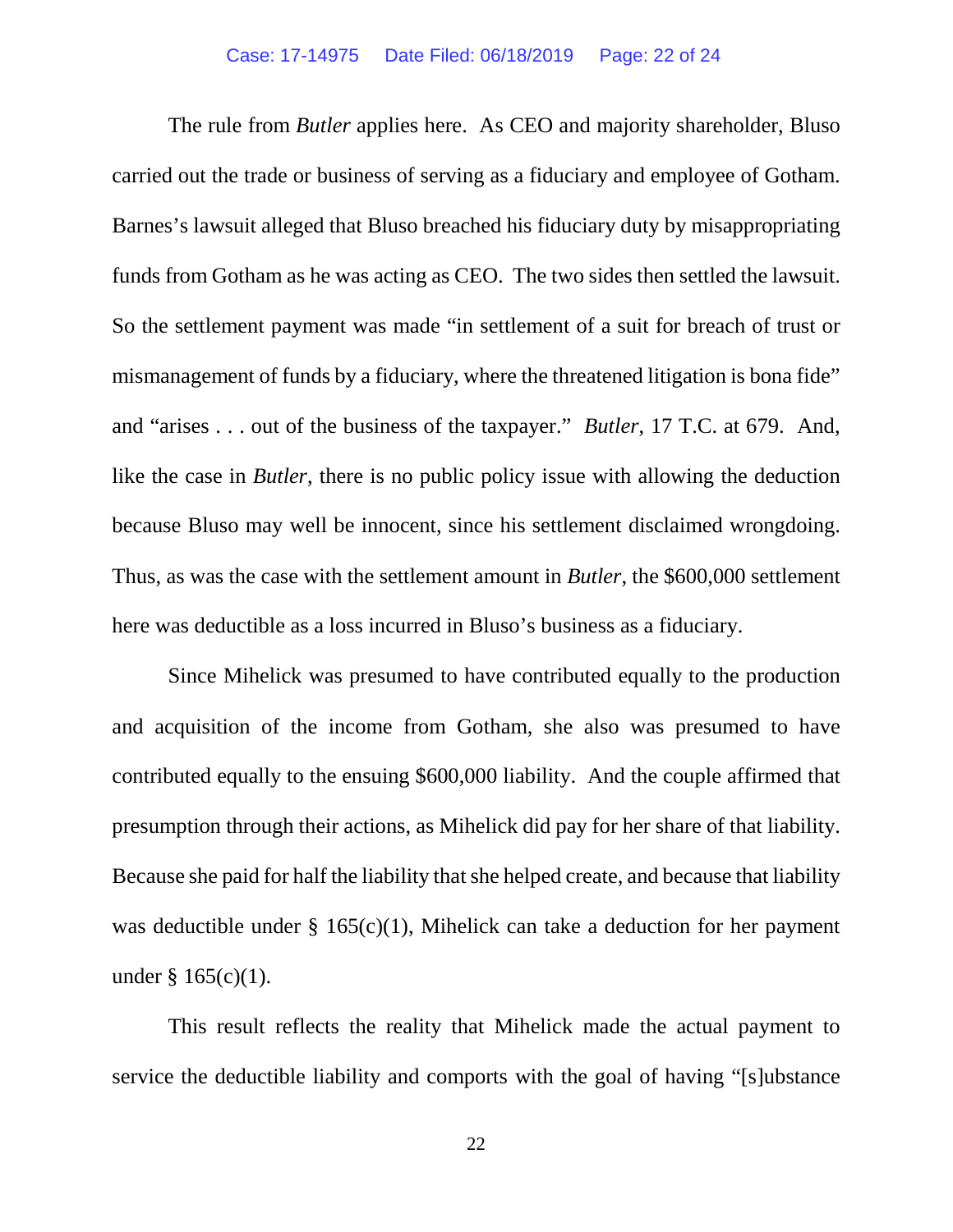and not mere form . . . govern in determining a deductible loss." 26 C.F.R. § 1.165- 1. Indeed, as far as we can tell, had Bluso sought relief for the entirety of the  $$600,000$  payment under  $$1341$ , he would have had no problem obtaining it.<sup>[5](#page-22-0)</sup> On this record, we cannot see why the result should differ, simply because post-divorce, Mihelick—who jointly paid taxes with Bluso on the \$600,000 in the first place separately sought relief for her \$300,000 share of the payment.

## **IV. CONCLUSION**

When viewed in the light most favorable to Mihelick, the evidence supports the conclusion that Mihelick satisfies all the elements of § 1341. She is therefore entitled to survive summary judgment. To reach the contrary conclusion would punish Mihelick for not being her husband and in the process, would create a tax windfall for the government. We reverse the district court's grant of summary judgment for the government and remand to the district court for further proceedings consistent with this opinion.

On remand, the district court should ascertain whether any genuine dispute as to any factual issues necessary to resolve the inquiry on each of the § 1341 factors

<span id="page-22-0"></span> <sup>5</sup> At oral argument, Chief Judge Carnes asked the government whether Bluso should have just taken the entire \$600,000 deduction and then given half the benefit to Mihelick. The government neither answered that question nor contested its premise. *Oral Argument Recording for Nora Mihelick v. United States*, United States Court of Appeals for the Eleventh Circuit, [http://www.ca11.uscourts.gov/oral-argument-recordings?title=&field\\_oar\\_case\\_name\\_value=](http://www.ca11.uscourts.gov/oral-argument-recordings?title=&field_oar_case_name_value=mihelick&field_oral_argument_date_value%5Bvalue%5D%5Byear%5D=&field_oral_argument_date_value%5Bvalue%5D%5Bmonth%5D=) [mihelick&field\\_oral\\_argument\\_date\\_value%5Bvalue%5D%5Byear%5D=&field\\_oral\\_argument](http://www.ca11.uscourts.gov/oral-argument-recordings?title=&field_oar_case_name_value=mihelick&field_oral_argument_date_value%5Bvalue%5D%5Byear%5D=&field_oral_argument_date_value%5Bvalue%5D%5Bmonth%5D=) [\\_date\\_value%5Bvalue%5D%5Bmonth%5D=](http://www.ca11.uscourts.gov/oral-argument-recordings?title=&field_oar_case_name_value=mihelick&field_oral_argument_date_value%5Bvalue%5D%5Byear%5D=&field_oral_argument_date_value%5Bvalue%5D%5Bmonth%5D=) (last visited June 18, 2019).